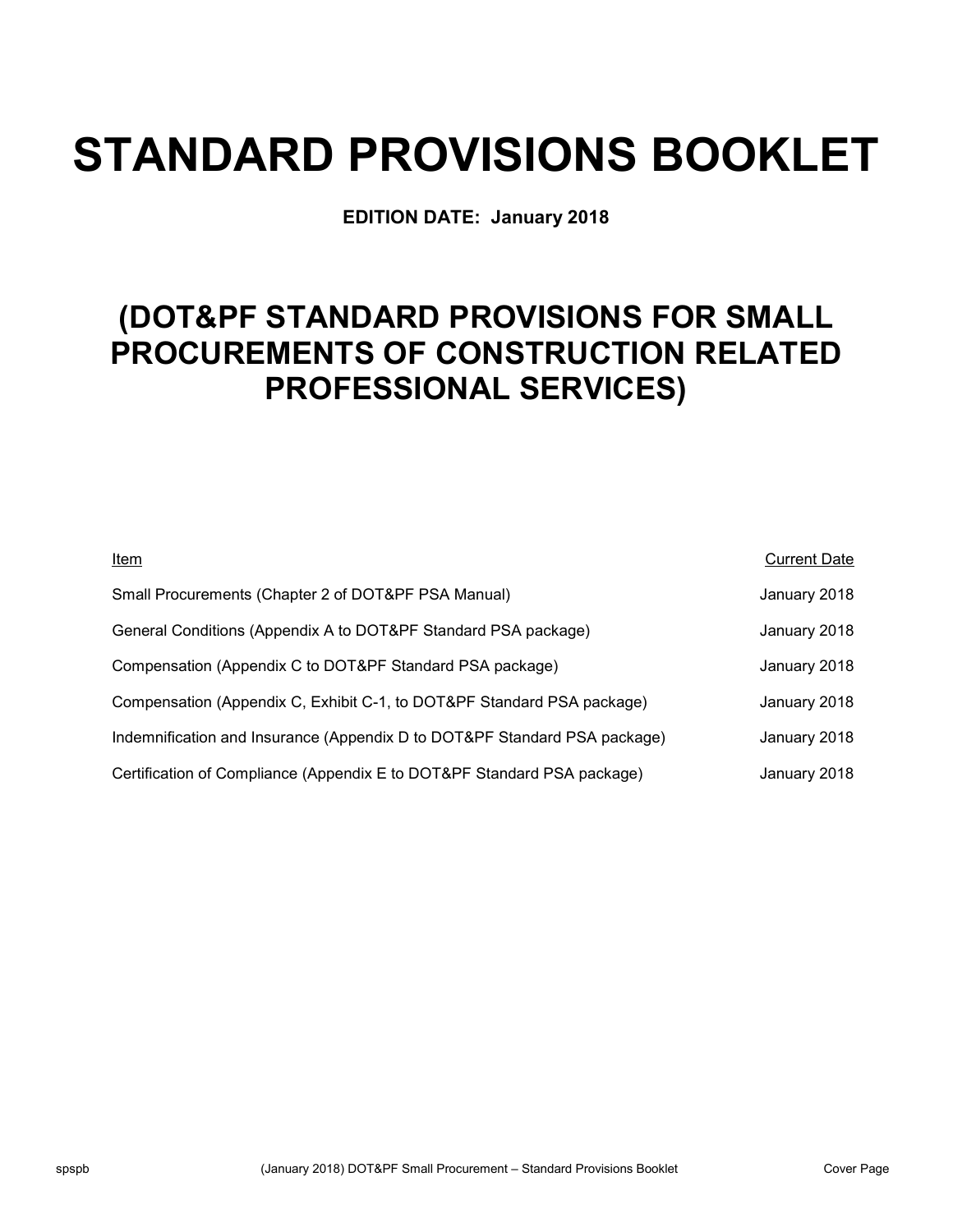### **Chapter 2 SMALL PROCUREMENTS (> \$10,000 < \$200,000\*)**

**\*NOTE: FHWA, FAA & FTA Small Procurement Limits are \$150,000; State-funded Small Procurement Limit is \$200,000**

Prior to using this procurement process, read the Introduction to this Manual.

#### **1 DEFINE SERVICES, SCHEDULE AND ESTIMATED PRICE**

*Develop a written Statement of Services and a Price Estimate for the proposed contract (see Chapter 7 for guidance).* These are the most significant tasks to be accomplished in the procurement process. **The Price Estimate must be prepared without input from any Contractor, which may be later considered for the contract and prior to obtaining proposals.**

*\*If your price estimate is within 20% of the upper dollar limit for your funding source (see Note above), consider using the process in Chapter 3. A low estimate can result in loss of time, money and effort if a contract can't be awarded because the negotiated price exceeds your funding source's Small Procurement Limit or if the price cannot be later increased above the Small Procurement limit for a necessary and warranted change in services or effort*.

#### **2 AUTHORITY AND FUNDING SOURCE**

#### *Orally confirm your authority to solicit proposals.*

Identify the funding source. Is funding provided through State appropriations to your Agency, Reimbursable Services Agreement (RSA) from another agency, or by Federal participation (FHWA, FAA, FTA, other Federal Agency)? Become familiar with funding sources, amount(s) and applicable constraints. *Identify IRIS information; e.g., Template, Object, Activity, Phase and Program codes.*

Ascertain if there are any requirements for coordination with funding agency(s); e.g., if an RSA, does the granting agency need to be involved in the procurement process? **If FHWA Planning or Research (HPR, PL or PR) funding, you must have FHWA's prior, written approval of services. If an FAA project, orally check with FAA before proceeding, as FAA concurrence will be required after contract negotiations and prior to award.**

#### **3 OBTAIN PROPOSALS**

*All Small Procurement Requests for Proposals (RFPs) will be advertised on the DOT&PF Internet Home Page.*

*Access for posting to the DOT&PF RFP Home Page is restricted to the Departments' Contracts Officers (named on the cover of this Manual). They will assign a unique RFP/PSA Number to your RFP when posting it.* 

#### *Contact one of them to add your RFP to the listings.*

Ask your Contracts Officer for a printout of the RFP Home Page Introduction – or for the Internet address so that you may obtain it yourself. Become familiar with the introduction and in particular the requirements for Addenda and Submittals. Examine the contents to ensure that the RFP Home Page does not conflict with requirements in this Manual or your particular RFP. Discuss any problems/questions with your Contracts Officer.

Public Notice may also be advertised in newspapers of local circulation where the services may be performed or be given directly to potential Offerors known to be qualified for the services required.

*For DOT&PF solicitations, newspaper advertisement is not required and is not used unless the DOT&PF Chief Contracts Officer has given prior approval.*

*Generally, the Public Notice should be posted to the Internet at least five (5) days – but no less than three (3) days – prior to the date proposals are due.* For contracts approaching the maximum Small Procurement Limit, more than a 5-day notice should be considered. The notice will provide a brief description of the services required, deadline for proposals, and information as to how the RFP may be obtained by electronic media, or in person.

**For Small Procurements exceeding \$50,000, the Offeror must certify that all services provided by the Contractor and all subcontractors shall be performed in the United States. For small procurements over \$50,000, if the Offeror cannot certify that all work is being performed in the United States, the Offeror must contact the Contracts Officer to request a waiver at least 24 hours prior to proposal deadline. (P&P 10.02.060)**

**If FHWA/FAA/FTA funding, at least one (1) certified Disadvantaged Business Enterprise (DBE) – if a DBE is reasonably available and certified by DOT&PF for the required work – must be solicited for a proposal.** The DOT&PF Civil Rights Office (telephone 269-0851) publishes a directory of Certified Disadvantaged Business Enterprises which can be used to identify DBEs. The directory can be found on the internet at http://www.dot.state.ak.us/.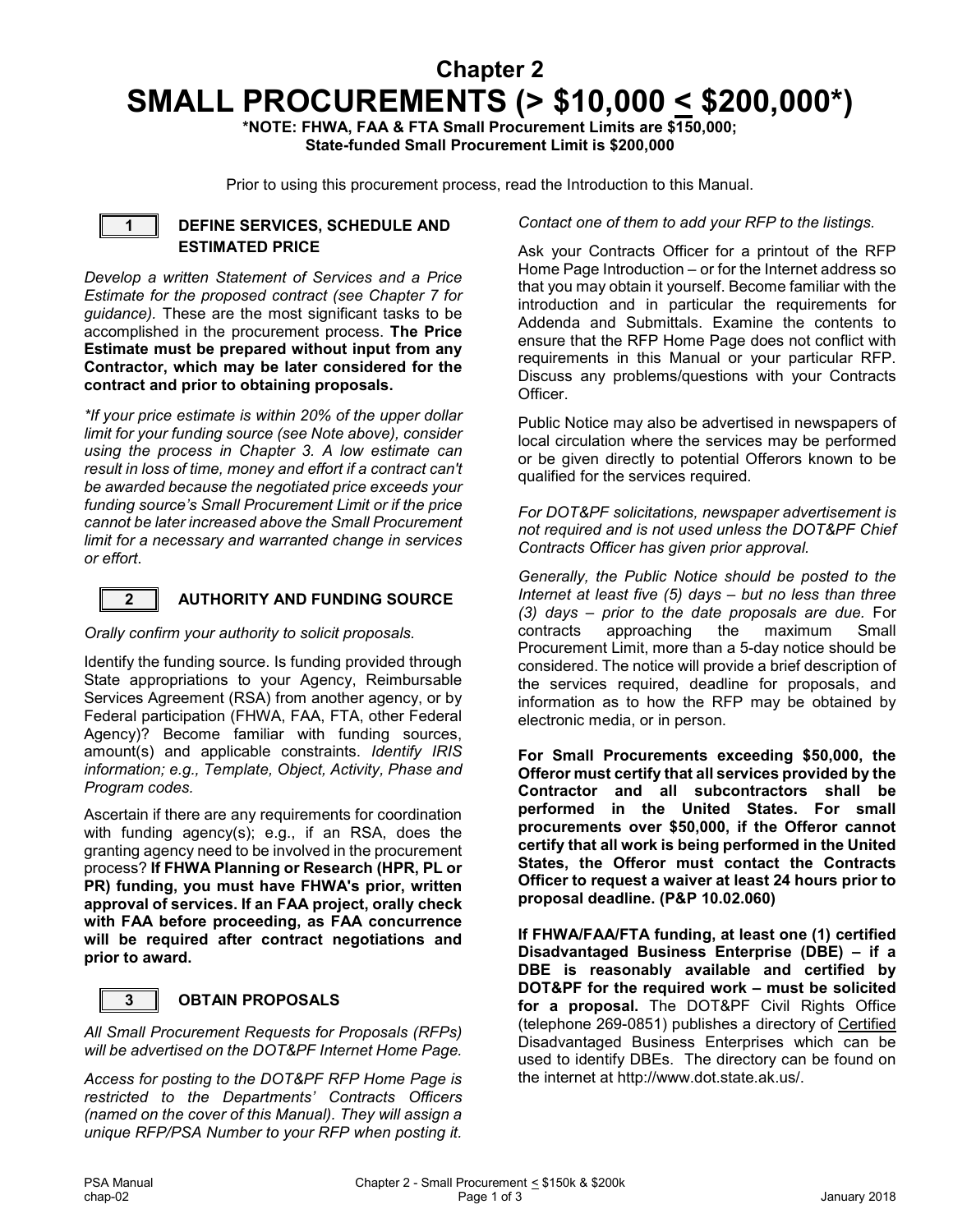Small Procurement Request for Proposals (RFPs) may be obtained by electronic media or in person at the Contracting Agency's offices. The Contracting Agency is not obligated to mail or use other "hard copy" delivery services for Small Procurements.

*Use the Small Procurement document files: "spdocs-a" (RFP), "spdocs-b" (Proposal Form), "sp-adend" (Addendum), and "spdocs-c" (Contract Award & NTP). These documents are designed for electronic transmission and an expedited contract Award.*

The Small Procurement RFP (file: "spdocs-a") has provisions for an optional evaluation criterion (#5). A geographic location preference or another criterion of your choosing might be used.

**Price is generally required to be a selection factor for Small Procurements. However, the statute (AS 36.30.270) for the major procurement process addressed in Chapter 3 of this Manual – Competitive Sealed Proposals – exempts Architects, Engineers, Land Surveyors and Landscape Architects (A/E, LS & LA) from submitting price proposals during selection for services that must be performed by a registered professional, except under very limited conditions.** *(Read about "Price Competition" in paragraph 9 under NOTICES in Part A of the Competitive Sealed Proposals RFP Package, file: "rfp-a"). Consequently, price competition will not be used in Small Procurement for A/E, LS & LA services without prior written approval of a Contracts Officer. If price proposals (not "bids") are obtained during selection for A/E, LS and LA services, they will be evaluated by a registered professional.*

FHWA/FAA/FTA require that all engineering and design services directly related to a construction project be procured using a qualifications-based selection process (Brooks Act). Price may not be considered as part of the scoring process when selecting the most qualified firm. (Environmental services are not covered by the Brooks Act.)

#### **\* FHWA/FAA/FTA will not participate in contracts whenever cost information (e.g., total costs, hourly rates, work hours, or other pricing data) is a selection factor. [Ref. 23 USC 112, AC 150/5100-14E, and 49 USC 5325(b)(1)]**

*Since we are now using the Internet to advertise all Small Procurement RFPs exceeding \$10,000, maintaining a list of RFP recipients (for Small Procurements) is not required. All changes to an RFP will be announced by a consecutively numbered Addendum for each RFP. Contact the Department's Contracts Officer to post the Addendum to the Internet.*

\* Procedures for Addenda and also for Offeror*'*s Submittals are described in the Introduction to the Internet RFP Home Page and in the Small Procurement RFP files.

*Do not assume any responsibility for assuring that any* 

*Offeror's proposal will be timely delivered.*



#### **4 EVALUATE PROPOSALS**

*The Evaluator (Contract Manager or other person conducting the Small Procurement) will read all proposals received.* 

*For all contracts, the Evaluator will select three (3) of the Offerors that are among the best qualified to provide the services required.* 

**If two (2) proposals are received for an FHWAfunded project, the Contracting Officer must make a determination that the solicitation did not contain conditions or requirements that arbitrarily limited competition. This determination should mention that the solicitation was publically advertised.** *The Evaluator will include a detailed, objective, written explanation in the Evaluation Report (discussed below).*

**If only (1) proposal is received for an FHWA-funded project, the RFP can be resolicited, or a single source waiver can be used. The waiver should mention the solicitation was publicly advertised, and that conditions or requirements did not arbitrarily limit competition.**

*If the Evaluator is not generally familiar with an Offerors' or a proposed Subcontractors' prior work experience and performance, the Evaluator will informally investigate experience and credentials, performance for similar projects, available written evaluations, and may contact persons knowledgeable of an Offeror's or a Subcontractor's responsibility. Factors such as overall experience relative to the proposed contract, quality of work, control of cost, and ability to meet schedules may be addressed.* 

*An Evaluation Report (memorandum addressed to the Contracts Officer) must be prepared by the Evaluator for all Small Procurements that may exceed \$10,000. The report will summarize evaluation activities and shall identify the three (3) Offerors from which the selection would be made, any of which would be suitable for performance of the contract. The Evaluation Report shall include factual information, both positive and negative, gleaned from all proposals received for use by the Contracting Officer as a summary of the proposals. In unusual situations where three (3) Offerors are not recommended, the Evaluation Report will provide an explanation.*

*The Contracts Officer will review the proposals and Evaluation Report. If any discrepancies are identified, they will be appropriately addressed with any action taken documented with a written explanation for the procurement file.* 

*The Contracts Officer will provide the names of the three qualified Offerors and copies of their proposals – including the Evaluation Report – to the Contracting Officer who will select one (1) Offeror for contract*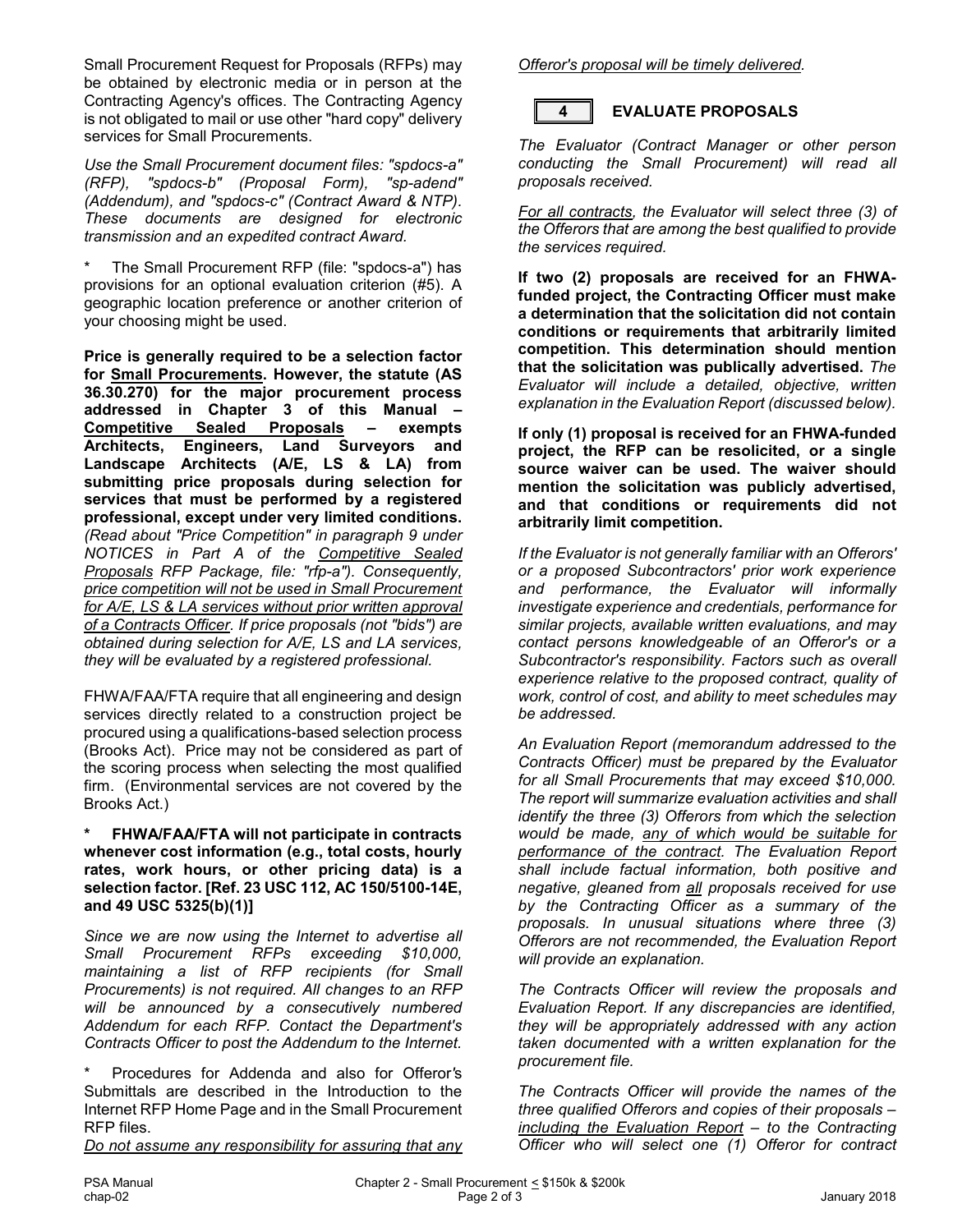*negotiation. The Contracting Officer will use discretion in selecting the Offeror most advantageous to the Purchasing Agency and in the best interests of the state. Additional information that the Contracting Officer deems necessary to make a decision, will be obtained only through the Contracts Officer*.



#### **5 TECHNICAL AND PRICE ANALYSIS**

*Obtain a price proposal from the selected Contractor if price was not a selection factor. Perform a technical and cost or price analysis (see Chapter 8) of the proposal and then develop negotiation objectives.*

*Insurance requirements may be waived as appropriate, if the conditions described in page 2, of the file: "psa-d" are applicable.*



#### **6 NEGOTIATION**

Negotiate final statement of services, price and method of payment with Contractor (see Chapter 9).

The file: "rons" or another document that contains similar information may be used for this record.



#### **7 SUMMARY OF SELECTION AND NEGOTIATION**

**2 AAC 12.400(d) requires a summary of the responses (proposals received), and a justification for the award signed by the Contracting Officer.**



#### **8 WRITTEN CONTRACT**

*Use the file "spdocs-c," and complete it as indicated.*

*Transmit a complete set of contract records per the file: "clst-sp," to your Professional Services Coordinator. Keep a copy of all materials for your project files (see Chapter 13).*

*\* Your Contracts Officer will at this time review the contract records and, if there are no deficiencies, obtain the Contracting Officer's signature on the Contract Award (and a copy of the RONS, if used). Any deficiencies will be discussed with the Contract Manager and resolved prior to forwarding for signature.* 

*The Contracts Officer or designee will then obtain the Contractor's acknowledgment and signature (usually email) on a copy of the Contract Award.*

*The Contracting Officer will provide a copy of the final Contract Award with all signatures to the Agency's Contract Manager for project files and keep all the other documents for the "official" procurement records required by statute and regulations.*



#### **9 ISSUE NOTICE OF AWARD**

*As soon as possible after Contracting Officer signs spdocs-c, request that your Contracts Officer* **notify each Offeror which firm has been awarded the Contract**. Notice of Award may be issued in writing or by fax or other electronic means.



#### **10 PROTESTS AND APPEALS**

If there are any protests, see Chapter 10.

#### **11 PROCUREMENT RECORDS**

**Assemble copies of the following items as required by 2 AAC 12.400(d):**

- Public Notice (e.g., screen print of Internet **posting)**
- **\* Copies of all responses (proposals received).**
- **\* RONS**
- **or** 
	- **\* a written summary of all proposals.**
	- **\* a written justification for the award.**
- *\* A list of RFP recipients is NOT required since we use the Internet for Public Notice and distribution of Small Procurement RFPs.*



#### **12 ENCUMBER FUNDS**

*Funds for the contract must be encumbered (see file: "encumber" and Chapter 14).*



#### **13 CONTRACT MANAGEMENT**

*Provide a signed copy of the PSA to the Contractor and manage the contract (Chapter 15).*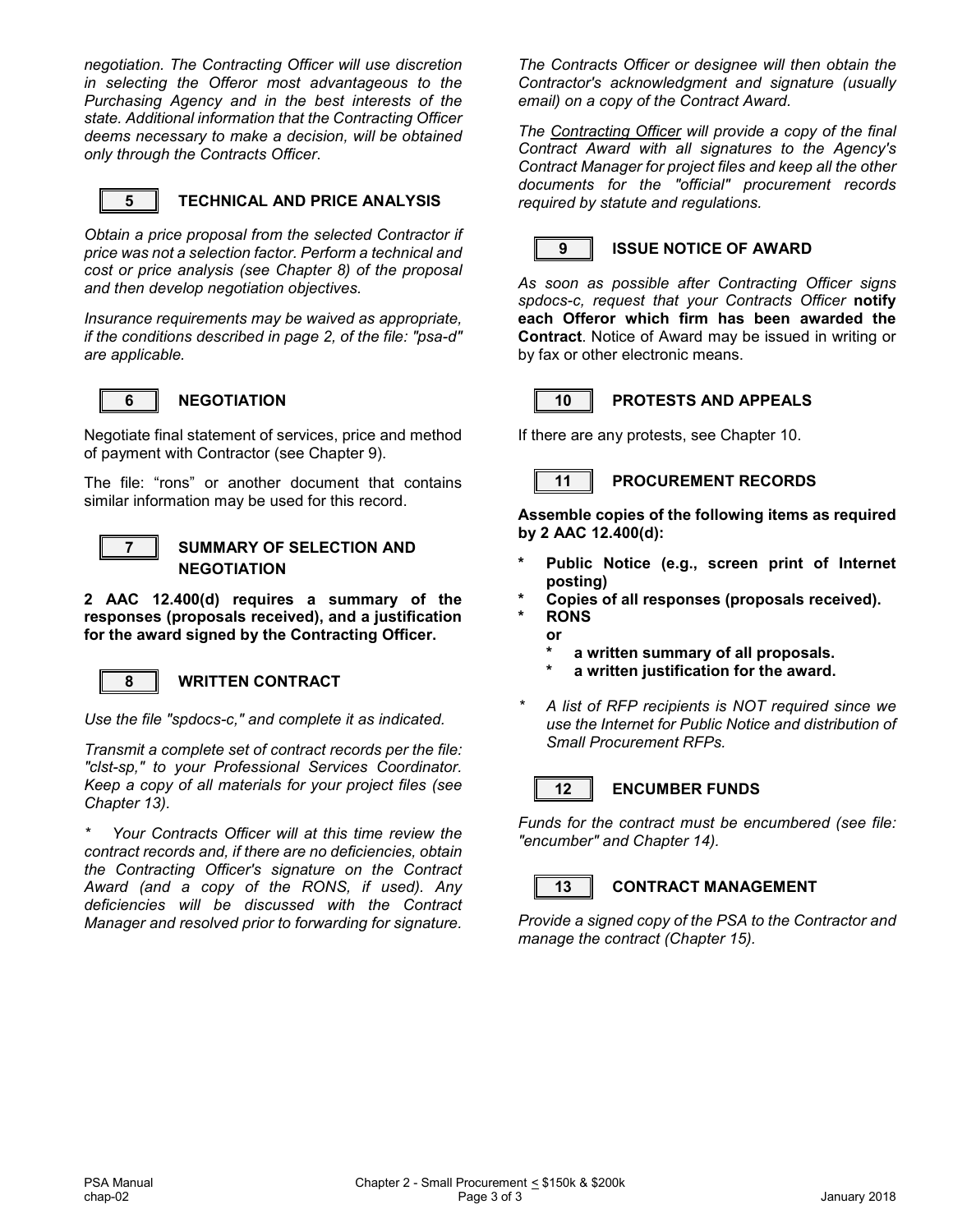### **GENERAL CONDITIONS APPENDIX A**

#### **INDEX**

Article Number and Title

- A1 Definitions
- A2 Information and Services from Others
- A3 Hold Harmless<br>A4 Insurance
- **Insurance**
- A5 Occupational Safety and Health
- A6 Equal Employment Opportunity
- A7 Payments to the CONTRACTOR
- A8 Changes
- A9 Audits and Records<br>A10 CONTRACTING AG
- A10 CONTRACTING AGENCY Inspections<br>A11 Termination or Suspension
- **Termination or Suspension**
- A12 Officials Not to Benefit
- A13 Independent CONTRACTOR
- A14 Proselytizing
- A15 Covenant against Contingent Fees
- A16 Precedence of Documents
- A17 Endorsement on Documents
- A18 Ownership of Work Products<br>A19 Subcontractors Successors a
- A19 Subcontractors Successors and Assigns<br>A20 Claims and Disputes
- Claims and Disputes
- A21 Extent of Agreement<br>A22 Taxes
- **Taxes**
- A23 Governing Law
- A24 Federal Aid Certification (Highways)<br>A25 Trade Restrictions
- A25 Trade Restrictions<br>A26 Suspension and De
- Suspension and Debarment
- A27 Additional Provisions

#### **ARTICLE A1 DEFINITIONS**

A1.1 Additional or Extra Services - Services, work products or actions required of the CONTRACTOR above and beyond provisions of the Agreement.

A1.2 Agreement – This Professional Services Agreement and its appendices that outline the terms and conditions regarding Contractor's services during the authorized period of performance.

A1.3 Amendment - A written change to this Agreement.

A1.4 Change – A revision in services, complexity, character, or duration of the services or provisions of this Agreement.

A1.5 Commissioner – Commissioner of DOT&PF.

A1.6 CONTRACTING AGENCY – The Department of Transportation & Public Facilities (DOT&PF).

A1.7 Contracting Officer - The individual or a duly appointed successor designated as the official

PSA No: IRIS Program No: Federal Project No: Date Prepared:

representative to administer contracts for the CONTRACTING AGENCY.

A1.8 CONTRACTOR – The firm (person or any business combination) providing services.

A1.9 Contractor's Manager – The CONTRACTOR's representative in responsible charge of the project(s) and directly answerable for the required services.

A1.10 Contract Manager – CONTRACTING AGENCY's representative and the CONTRACTOR's primary point of contract with the CONTRACTING AGENCY.

A1.11 Contracts Officer - CONTRACTING AGENCY's representative within the Contracts/Professional Services section.

A1.12 Funding Agency – An agency of a Federal, State, Political subdivision, or Local Government which furnishes funds for the CONTRACTOR's compensation under this Agreement and which may have established regulations and requirements binding upon the CONTRACTING AGENCY and the CONTRACTOR.

A1.13 Notice to Proceed (NTP) – Written authorization from the CONTRACTING AGENCY to the CONTRACTOR to provide all or specified services in accordance with an existing Agreement.

A1.14 Statement of Services – Services and work products required of the CONTRACTOR by this Agreement.

A1.15 Subcontractor - CONTRACTOR engaged to provide a portion of the services by subcontract with the firm which is a party to this Agreement.

#### **ARTICLE A2 INFORMATION AND SERVICES FROM OTHERS**

A2.1 The CONTRACTING AGENCY may, at its election or in response to a request from the CONTRACTOR, furnish information or services from other contractors. If, in the CONTRACTOR's opinion, such information or services is inadequate, the CONTRACTOR must notify the CONTRACTING AGENCY of the specific service or material deemed inadequate and the extent of the inadequacy prior to use in the performance of this Agreement. The CONTRACTING AGENCY will then evaluate and resolve the matter in writing. Unless so notified by the CONTRACTOR, the CONTRACTING AGENCY may assume the information or services provided are adequate.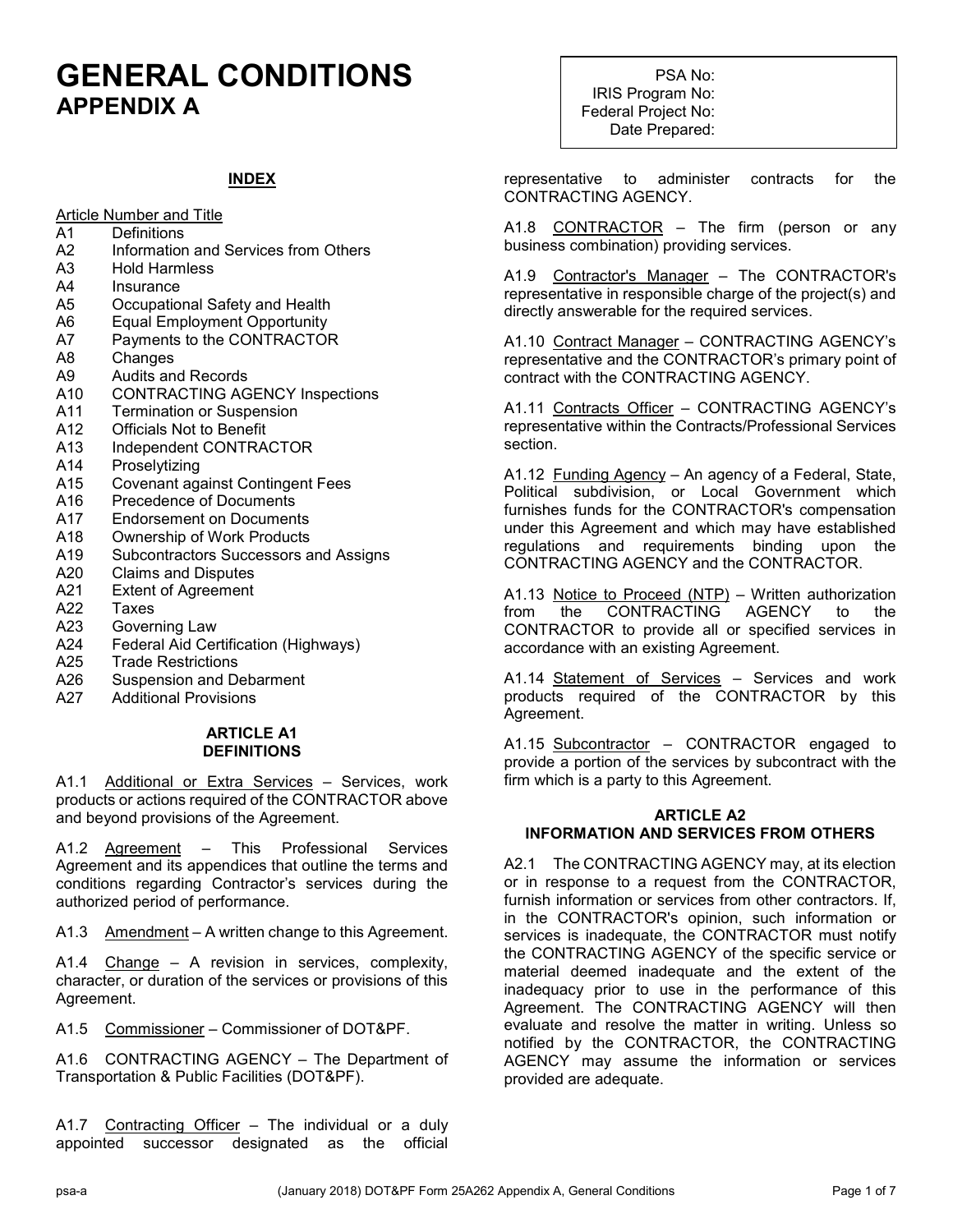#### **ARTICLE A3 HOLD HARMLESS**

A3.1 See Appendix D, "Indemnification and Insurance".

#### **ARTICLE A4 INSURANCE**

A4.1 See Appendix D, "Indemnification and Insurance".

#### **ARTICLE A5 OCCUPATIONAL SAFETY AND HEALTH**

A5.1 The CONTRACTOR and its Subcontractors shall observe and comply with the Federal Occupational Safety and Health act of 1970 and with all safety and health standards promulgated by the Secretary of Labor under authority thereof and with all State of Alaska Occupational Safety and Health Laws and regulations.

#### **ARTICLE A6 EQUAL EMPLOYMENT OPPORTUNITY**

A6.1 The CONTRACTOR shall comply with the following applicable laws and directives and regulations of the CONTRACTING AGENCY which effectuate them; all of which are incorporated herein by reference:

Title VI of Federal Civil Rights Act of 1964;

Federal Executive Order 11625 (Equal Employment Opportunity);

Title 41, Code of Federal Regulations, Part 60 (Equal Employment Opportunity);

Title 49 Code of Federal Regulations, Part 21 (Discrimination);

Title 49, Code of Federal Regulations, Part 26 (Minority Business Enterprises);

Office of Management and Budget (OMB) circular 102, Attachment O (Procurement Standards);

Alaska Statute (AS) 18.80.200-300 (Discrimination).

A6.2 The CONTRACTOR may not discriminate against any employee or applicant for employment because of race, religion, color, national origin, age, physical disability, sex, or marital status, change in marital status, pregnancy or parenthood when the reasonable demands of the position do not require distinction on such basis. The CONTRACTOR shall take affirmative action to insure that applicants are employed and that employees are treated during employment without regard to their race, religion, color, national origin, age, physical disability, sex, or marital status. This action must include, but need not be limited to, the following: employment, upgrading, demotion, transfer, recruitment or recruitment advertising, layoff or termination, rates of pay or other forms of compensation, and selection for training including apprenticeship. The CONTRACTOR shall post in conspicuous places, available employees and applicants

for employment, notices setting out the provisions of this paragraph.

A6.3 The CONTRACTOR shall state, in all solicitations or advertisements for employees to work in performance of this Agreement, that it is an equal opportunity employer and that all qualified applicants will receive consideration for employment without regard to race, religion, color, national origin, age, physical disability, sex, or marital status.

A6.4 The CONTRACTOR shall send to each labor union or representative or workers with which the CONTRACTOR has a collective bargaining Agreement or other contract or understanding a notice advising the labor union or workers' representative of the CONTRACTOR's commitments under this article and post copies of the notice in conspicuous places available to all employees and applicants for employment.

A6.5 In the event the CONTRACTOR subcontracts any part of the services to be performed under this Agreement, the CONTRACTOR agrees to make good faith efforts to utilize Disadvantaged Business Enterprises, to affirmatively solicit their interest, capability and prices and to furnish documentation of the results of all such direct contacts on forms provided by or acceptable to the CONTRACTING AGENCY.

A6.6 The CONTRACTOR shall make, keep and preserve such records necessary to determine<br>compliance with equal employment opportunity employment opportunity obligations and shall furnish required information and reports. All records must be retained and made available in accordance with Article A9, Audits and Records.

A6.7 The CONTRACTOR shall include the provisions of this article in every contract, and shall require the inclusion of these provisions in every contract entered into by any of its Subcontractors, so that these provisions will be binding upon each Subcontractor.

#### **ARTICLE A7 PAYMENTS TO THE CONTRACTOR**

A7.1 Payments shall be based on approved CONTRACTOR's invoices submitted in accordance with this article and the provisions of Appendix C. The sum of payments shall not exceed allowable compensation stated in Notice(s) to Proceed and no payments shall be made in excess of the maximum allowable total for this Agreement.

A7.2 The CONTRACTING AGENCY will exert every effort to obtain required Funding Agency approvals and to issue authorizations in a timely manner. CONTRACTOR shall not perform any services without a Notice to Proceed therefore. Accordingly, the CONTRACTING AGENCY will not pay the CONTRACTOR for services or associated reimbursable costs performed outside those which are authorized by a Notice to Proceed.

A7.3 CONTRACTOR's invoices shall be submitted when services are completed or monthly, for months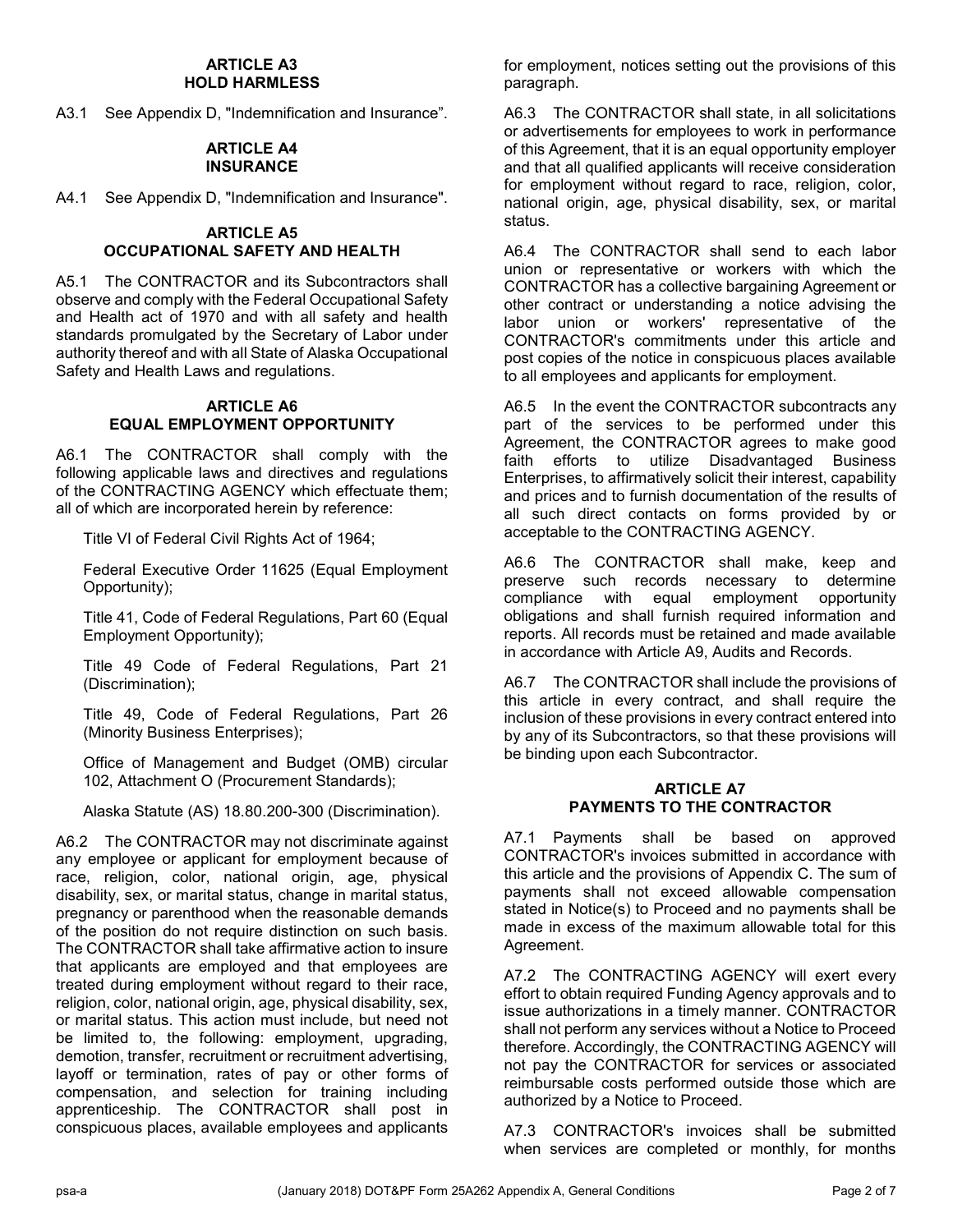during which services are performed, as applicable, in a format provided by or acceptable to the CONTRACTING AGENCY.

A7.4 In the event items on an invoice are disputed, payment on those items will be held until the dispute is resolved. Undisputed items will not be held with the disputed items.

A7.5 The CONTRACTOR shall submit a final invoice and required documentation within 90 days after final acceptance of services by the CONTRACTING AGENCY. The CONTRACTING AGENCY will not be held liable for payment of invoices submitted after this time unless prior written approval has been given. Total payment of all Subcontractors and satisfactory compliance with Article A22, Taxes, are conditions precedent to final payment.

#### **ARTICLE A8 CHANGES**

A8.1 Changes (including "Supplemental Agreements") in the period of performance, general conditions, statement of services, or other provisions established by this Agreement may be made by written Amendment only. If such changes cause an increase or a decrease in the CONTRACTOR's cost, an equitable adjustment shall be made and specified in the Amendment. The CONTRACTOR shall not perform any additional or extra services prior to receiving a fully executed copy of an Amendment and a Notice to Proceed, except as the CONTRACTOR may be directed under the provisions of Article A20, Claims and Disputes.

A8.2 If at any time the CONTRACTING AGENCY through its authorized representatives, either verbally or in writing, requests or issues instructions for Additional or Extra Services or otherwise directs actions which conflict with any provision of this Agreement, the CONTRACTOR shall, within 30 days of receipt and prior to pursuing such instructions, so notify the CONTRACTING AGENCY in writing, and to the extent possible, describe the services and estimated cost of any Additional or Extra Services. The CONTRACTING AGENCY will then evaluate and, if appropriate, negotiate an Amendment. Unless so notified by the CONTRACTOR, the CONTRACTING AGENCY will conclude such instructions have not changed any provisions of this Agreement nor require additional compensation. No additional payments shall be made to the CONTRACTOR without such notice.

#### **ARTICLE A9 AUDITS AND RECORDS**

A9.1 The CONTRACTOR shall maintain records of performances, communications, documents, correspondence and costs pertinent to this Agreement and the Funding or CONTRACTING AGENCY's authorized representatives shall have the right to examine such records and accounting procedures and practices.

A9.2 The Funding or CONTRACTING AGENCY's authorized representatives shall have the right to examine

all books, records, documents and other data of the CONTRACTOR related to the negotiation, pricing and performance of this Agreement and any modification or change for the purpose of evaluating the accuracy, completeness and currency of the data submitted. The right of examination shall extend to all documents necessary to permit adequate evaluation of the data, computations and projections used.

A9.3 The materials described in this article shall be made available at a business office of the CONTRACTOR at all reasonable times for inspection, audit or reproduction, for a minimum of three (3) years from the date of any resulting final settlement.

A9.3.1 If this Agreement is completely or partially terminated, records relating to the services terminated shall be made available for a minimum of three (3) years from the date of any termination or resulting final settlement, whichever is later.

A9.3.2 Records which relate to appeals under Article A20, Claims and Disputes, or litigation or the settlement of Claims arising out of the performance of this Agreement shall be made available until such appeals, litigation or Claims have been concluded.\*

#### **ARTICLE A10 CONTRACTING AGENCY INSPECTIONS**

A10.1 The CONTRACTING AGENCY has the right to inspect, in the manner and at reasonable times it considers appropriate during the period of this Agreement, all facilities and activities of the CONTRACTOR as may be engaged in the performance of this Agreement.

#### **ARTICLE A11 TERMINATION OR SUSPENSION**

A11.1 This Agreement may be terminated by either party upon 10 days written notice if the other party fails substantially to perform in accordance with its terms through no fault of the party initiating the termination (default termination). If the CONTRACTING AGENCY terminates this Agreement, the CONTRACTING AGENCY will pay the CONTRACTOR a sum equal to the percentage of work completed that can be substantiated in whole or in part either by the CONTRACTOR to the satisfaction of the CONTRACTING AGENCY or by the CONTRACTING AGENCY. If the CONTRACTING AGENCY becomes aware of any non-conformance with this Agreement by the CONTRACTOR, the CONTRACTING AGENCY will give prompt written notice thereof to the CONTRACTOR. Should the CONTRACTOR's services remain in non-conformance, the percentage of total compensation attributable to the nonconforming work may be withheld.

A11.2 The CONTRACTING AGENCY may at any time terminate (convenience termination), or suspend this Agreement for its needs or convenience. In the event of a convenience termination, or suspension for more than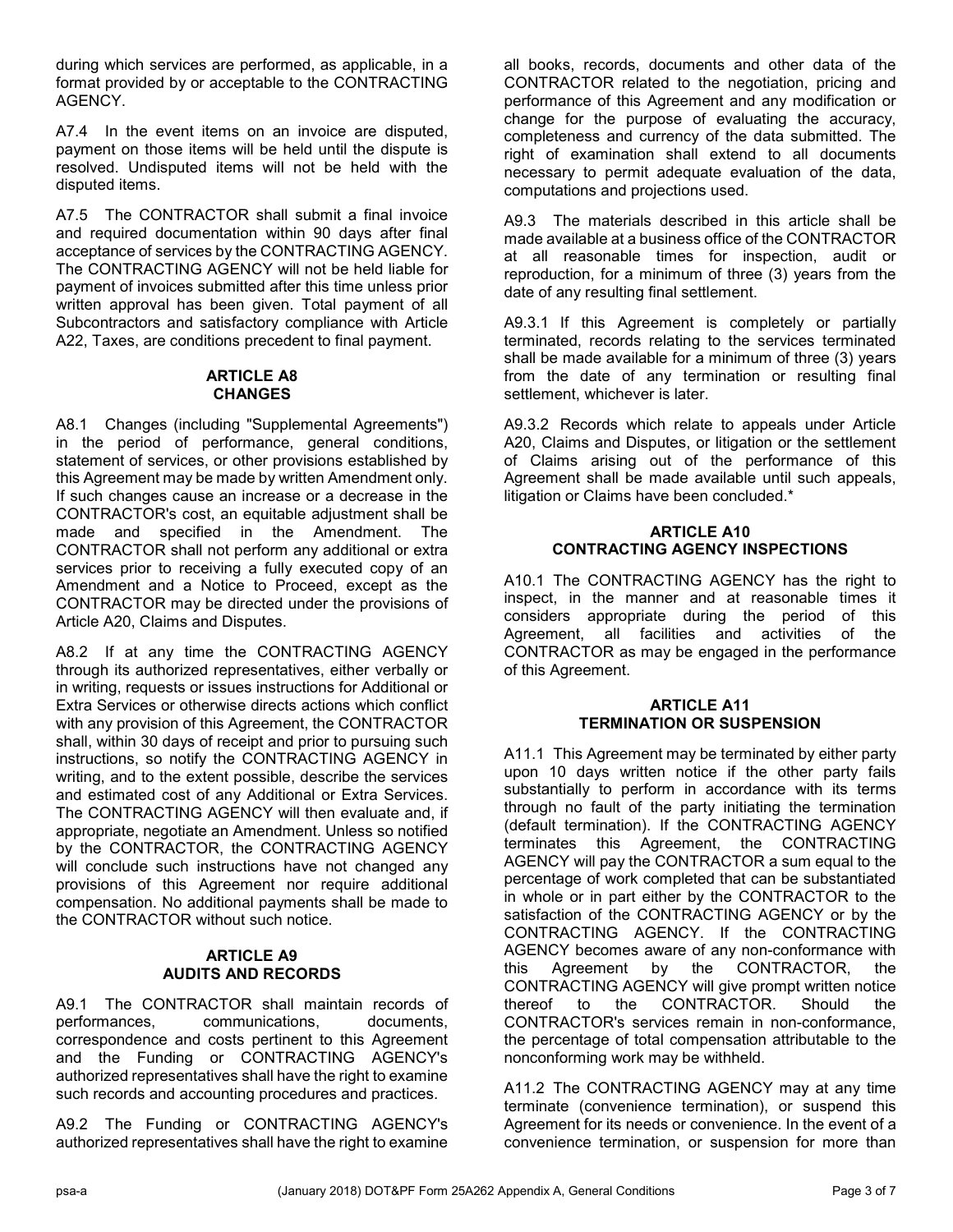three (3) months, the CONTRACTOR will be compensated for authorized services and authorized expenditures performed to the date of receipt of written notice of termination or suspension plus reasonable expenses. No fee or other compensation for the uncompleted portion of the services will be paid except for already incurred indirect costs which the CONTRACTOR can establish and which would have been compensated for over the life of this Agreement, but because of the termination or suspension would have to be absorbed by the CONTRACTOR without further compensation.

A11.3 If federal funds support this Agreement, settlement for default or convenience termination must be approved by the Funding Agency.

A11.4 In the event of termination or suspension, the CONTRACTOR shall deliver all work products, reports, estimates, schedules and other documents and data prepared pursuant to this Agreement to the CONTRACTING AGENCY.

#### **ARTICLE A12 OFFICIALS NOT TO BENEFIT**

A12.1 No member of or delegate to Congress, United States Commissioner or other officials of the Federal, State, Political subdivision or Local Government shall be admitted to any share or part of this Agreement or any benefit to arise therefrom.

#### **ARTICLE A13 INDEPENDENT CONTRACTOR**

A13.1 The CONTRACTOR and its agents and employees shall act in an independent capacity and not as officers or agents of the CONTRACTING AGENCY in the performance of this Agreement except that the CONTRACTOR may function as the CONTRACTING AGENCY's agent as may be specifically set forth in this Agreement.

A13.2 Any and all employees of the CONTRACTOR, while engaged in the performance of any work or services required by the CONTRACTOR under this Agreement, shall be considered employees of the CONTRACTOR only and not of the CONTRACTING AGENCY and any and all Claims that may or might arise under the Worker's Compensation Act on behalf of said employees, while so engaged and any and all Claims made by a third party as a consequence of any negligent act or omission on the part of the CONTRACTOR's employees, while so engaged on any of the services to be rendered herein, shall be the sole obligation and responsibility of the CONTRACTOR.

A13.3 This Agreement will be declared null and void should the CONTRACTING AGENCY determine that by Internal Revenue Service definitions the CONTRACTOR is an employee of the CONTRACTING AGENCY.

#### **ARTICLE A14 PROSELYTIZING**

A14.1 The CONTRACTOR agrees that it will not engage on a full or part time basis, during the period of this Agreement, any person or persons who are or have been employed by the CONTRACTING AGENCY during the period of this Agreement or during the 90 days immediately preceding the date of this Agreement except those who have been regularly retired or approved in writing by the CONTRACTING AGENCY.

#### **ARTICLE A15 COVENANT AGAINST CONTINGENT FEES**

A15.1 The CONTRACTOR shall comply with the Copeland "Anti-Kickback" Act (18 USC 874) as supplemented in Federal Department of Labor regulations (29 CFR, part 3), which are incorporated by reference and made a part of this Agreement.

A15.2 The CONTRACTOR warrants that it has not employed or retained any organization or person, other than a bona fide employee, to solicit or secure this Agreement and that it has not paid or agreed to pay any organization or person, other than a bona fide employee, any fee, commission, percentage, brokerage fee, gift or other consideration contingent upon or resulting from the award or making of this Agreement. For breach or violation of this warranty, the CONTRACTING AGENCY has the right to annul this Agreement without liability or, in its discretion, to deduct from the allowable compensation the full amount of such commission, percentage, brokerage or contingent fee.

A15.3 The CONTRACTING AGENCY warrants that the CONTRACTOR or the CONTRACTOR's representative has not been required, directly or indirectly as an express or implied condition in obtaining or carrying out this Agreement, to employ or retain, or agree to employ or retain, any organization or person or to make a contribution, donation or consideration of any kind.

#### **ARTICLE A16 PRECEDENCE OF DOCUMENTS**

A16.1 Components of this Agreement shall stand and prevail in the following order: Agreement over General Conditions; General Conditions over Statement of Services: Statement of Services over Basis of Compensation; Basis of Compensation over any appendices beyond Appendix C.

A16.2 If a "Request for Proposal" (RFP) and/or a proposal are appended to this Agreement, the components described in paragraph A16.1 shall stand and prevail over the proposal and the proposal over the RFP.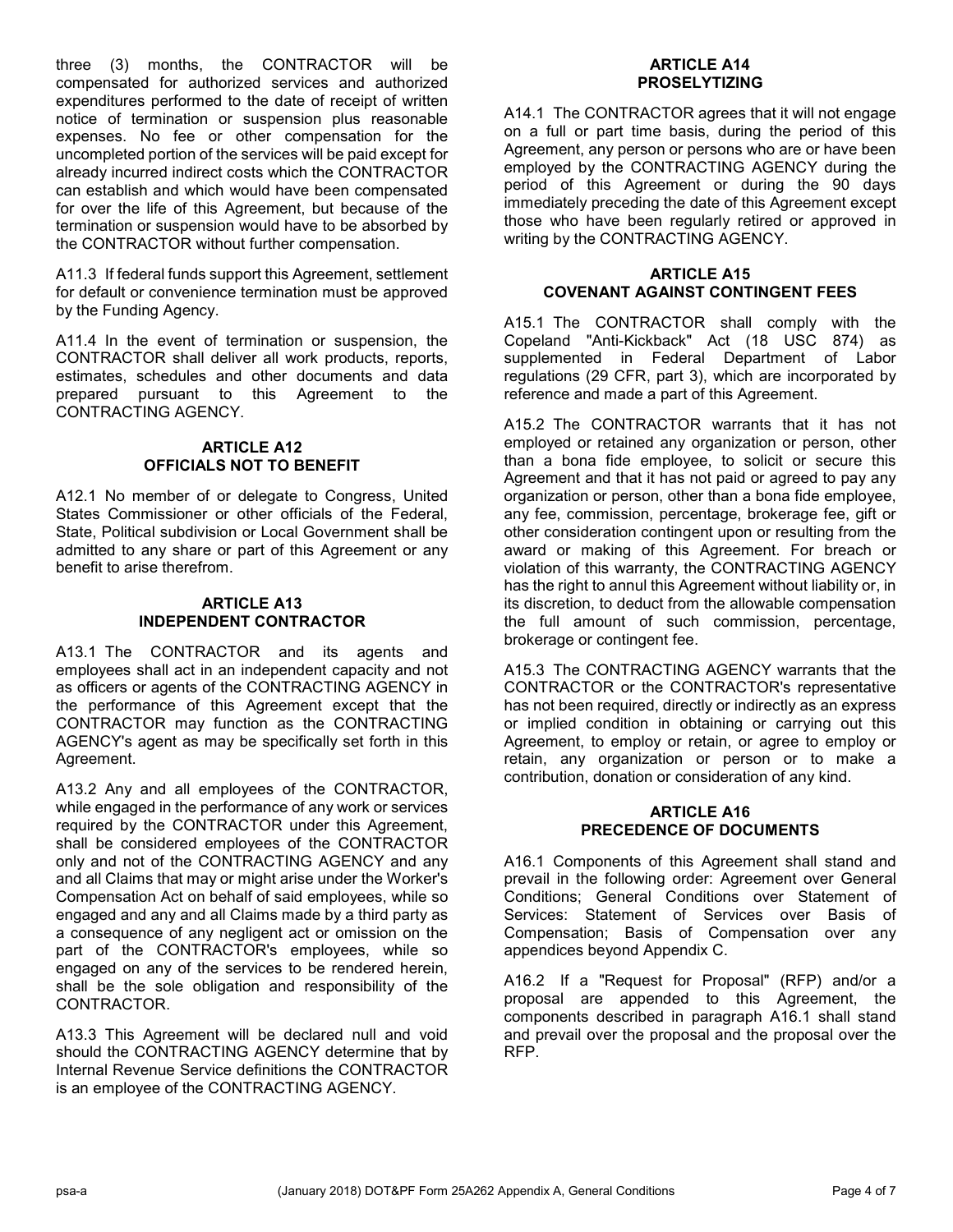#### **ARTICLE A17 ENDORSEMENT ON DOCUMENTS**

A17.1 Endorsements and professional seals, if applicable, must be included on all final drawings, specifications, cost estimates and reports prepared by the CONTRACTOR. Preliminary copies of such documents submitted for review must have seals affixed without endorsement (signature).

#### **ARTICLE A18 OWNERSHIP OF WORK PRODUCTS**

A18.1 Work products produced under this Agreement, except items which have pre-existing copyrights, are the property of the CONTRACTING AGENCY. Payments to the CONTRACTOR for services hereunder include full compensation for all work products produced by the CONTRACTOR and its Subcontractors and the CONTRACTING AGENCY shall have royalty free nonexclusive and irrevocable right to reproduce, publish, or otherwise use, and to authorize others to use, such work products.

A18.2 Should the CONTRACTING AGENCY elect to reuse work products provided under this Agreement for other than the original project and/or purpose, the CONTRACTING AGENCY will indemnify the CONTRACTING AGENCY will indemnify the CONTRACTOR and its Subcontractors against any responsibilities or liabilities arising from such reuse. Additionally, any reuse of design drawings or specifications provided under this Agreement must be limited to conceptual or preliminary use for adaptation and the original CONTRACTOR's or Subcontractor's signature, professional seals and dates removed. Such reuse of drawings and specifications, which require professional seals and dates removed, will be signed, sealed and dated by the professional who is in direct supervisory control and responsible for all adaptation.

#### **ARTICLE A19 SUBCONTRACTORS, SUCCESSORS AND ASSIGNS**

A19.1 The CONTRACTING AGENCY must concur in the selection of any person or firm that may be engaged in performance of this Agreement to provide negotiable professional or technical services, products, etc., (vs. commodity items available to the general public in stores at market prices).

A19.2 If this Agreement includes named firms or individuals, then such firms or individuals shall be employed for the designated services, unless the Agreement is changed by Amendments.

A19.3 The CONTRACTOR shall not assign, sublet or transfer any interest in this Agreement without the prior written consent of the CONTRACTING AGENCY.

A19.4 The CONTRACTOR binds itself, its partners, its Subcontractors, assignees and legal representatives to this Agreement and to the successors, assignees and legal representatives of the CONTRACTING AGENCY with respect to all covenants of this Agreement.

A19.5 The CONTRACTOR shall include provisions appropriate to effectuate the purposes of this Appendix A in all subcontracts executed to perform services under this Agreement which may exceed a cost of \$25,000.

#### **ARTICLE A20 CLAIMS AND DISPUTES**

A20.1 If the CONTRACTOR becomes aware of any act or occurrence which may form the basis of a Claim by the CONTRACTOR for additional compensation or an extension of time for performance, or if any dispute arises regarding a question of fact or interpretation of this Agreement, the CONTRACTOR shall immediately inform the Contracts Officer. If the matter cannot be resolved within 7 days, the CONTRACTOR shall, within the next 14 days, submit an "Intent to Claim" in writing to the Contracts Officer.

A20.1.1 If the CONTRACTOR believes additional compensation is warranted, the CONTRACTOR shall immediately begin to keep and maintain complete, accurate and specific daily records concerning every detail of the potential Claim including actual costs<br>incurred. The CONTRACTOR shall give the incurred. The CONTRACTOR shall CONTRACTING AGENCY access to any such record and, when so requested, shall forthwith furnish the CONTRACTING AGENCY copies thereof.

A20.1.2 The Claim, if not resolved, shall be presented to the Contracting Officer, in writing, within 60 days following receipt of the "Intent to Claim". Receipt of the Claim will be acknowledged in writing by the Contracting Officer.

A20.1.3 The CONTRACTOR agrees that unless these written notices are provided, the CONTRACTOR will have no entitlement to additional time or compensation for such act, event or condition. The CONTRACTOR shall in any case continue diligent performance under this Agreement.

A20.2 The Claim shall specifically include the following:

A20.2.1 The act, event or condition giving rise to the Claim.

A20.2.2 The provisions of the Agreement which apply to the Claim and under which relief is provided.

A20.2.3 The item or items of project work affected and how they are affected.

A20.2.4 The specific relief requested, including Contract Time if applicable, and the basis upon which it was calculated.

A20.3 The Claim, in order to be valid, must not only show that the CONTRACTOR suffered damages or delay but that those conditions were actually a result of the act, event or condition complained of and that the Agreement provides entitlement to relief to the CONTRACTOR for such act, event, or condition.

A20.3.1 The CONTRACTING OFFICER reserves the right to make written requests to the CONTRACTOR at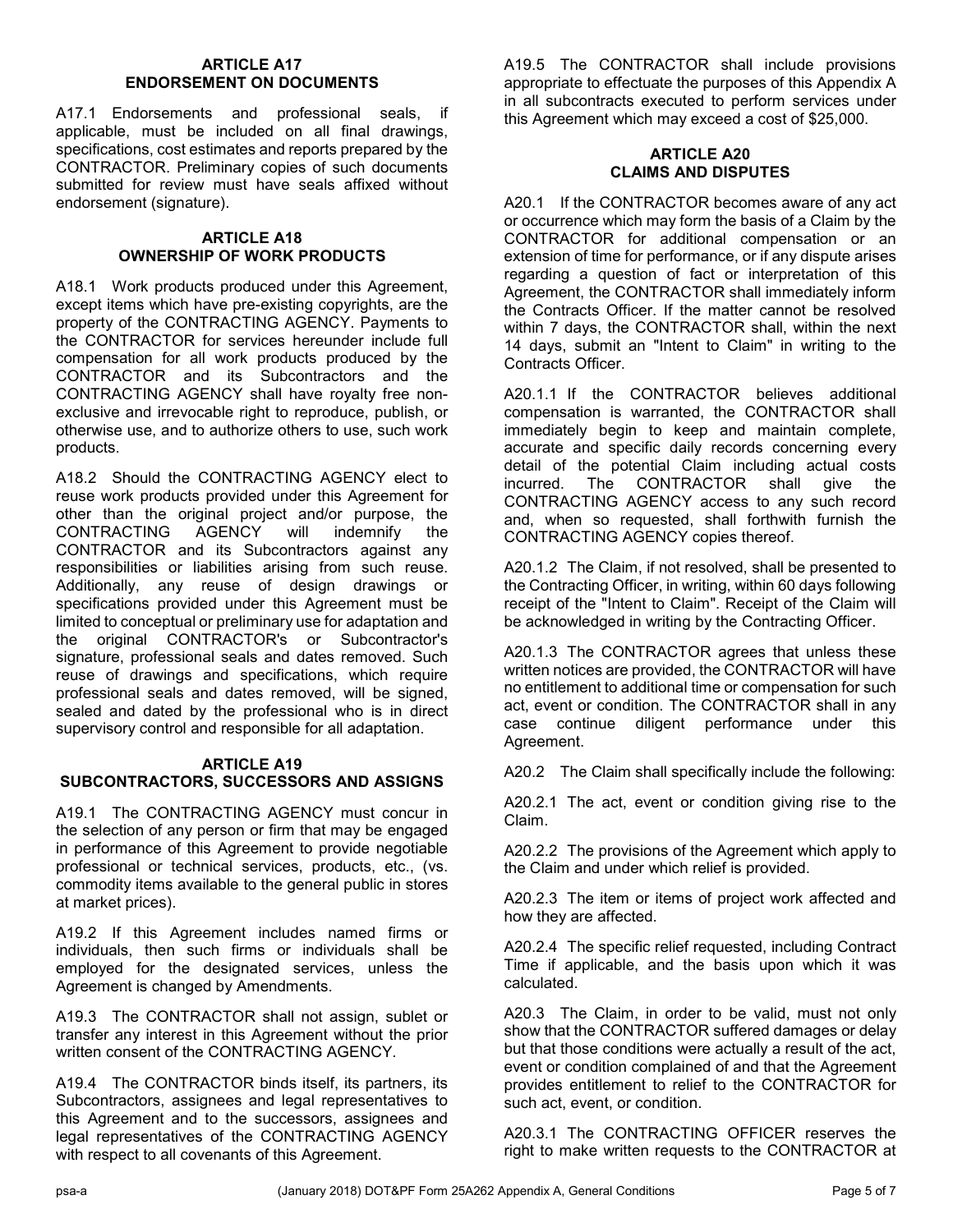any time for additional information which the CONTRACTOR may possess relative to the Claim. The CONTRACTOR agrees to provide the Contracting Officer such additional information within 30 days of receipt of such a request. Failure to furnish such additional information may be regarded as a waiver of the Claim.

A20.3.2 If the Claim is not resolved by Agreement within 90 days of its receipt, the Contracting Officer will issue a written decision to the CONTRACTOR.

A20.3.3 The CONTRACTOR shall certify that the Claim is made in good faith, that the supporting cost and pricing data are accurate and complete to the best of the CONTRACTOR's knowledge and belief, and that the amount requested accurately reflects the adjustment to the Agreement for which the CONTRACTOR believes the CONTRACTING AGENCY is liable.

A20.4 The CONTRACTOR will be furnished a written signed copy of the Contracting Officer's decision within 90 days, unless additional information is requested by the Contracting Officer. The Contracting Officer's decision is final unless, within 14 days of receipt of the decision, the CONTRACTOR delivers a written Notice of Appeal to the Commissioner designated on Page 2 of this Agreement.

A20.5 Procedures for appeals and hearings are covered under AS 36.30.625 and AS 36.30.630.

#### **ARTICLE A21 EXTENT OF AGREEMENT**

A21.1 This Agreement including appendices represents the entire and integrated Agreement between the CONTRACTING AGENCY and the CONTRACTOR and supersedes all prior negotiations, representations or Agreements, written or oral.

A21.2 Nothing contained herein may be deemed to create any contractual relationship between the CONTRACTING AGENCY and any Subcontractors or material suppliers; nor may anything contained herein be deemed to give any third party Claim or right of action against the CONTRACTING AGENCY or the CONTRACTOR which does not otherwise exist without this Agreement.

A21.3 This Agreement may be changed only by written Amendment executed by both the CONTRACTING AGENCY and the CONTRACTOR.

A21.4 All communications that affect this Agreement must be made or confirmed in writing and must be sent to the addresses designated in this Agreement.

A21.5 The CONTRACTOR on receiving final payment will execute a release, if required, in full of all Claims against the CONTRACTING AGENCY arising out of or by reason of the services and work products furnished and under this Agreement.

#### **ARTICLE A22 TAXES**

A22.1 As a condition of performance of this Agreement, the CONTRACTOR shall pay all Federal, State and Local taxes incurred by the CONTRACTOR and shall require their payment by any Subcontractor or any other persons in the performance of this Agreement.

#### **ARTICLE A23 GOVERNING LAW**

A23.1 This Agreement is governed by the laws of the State of Alaska and Federal and Local Laws and Ordinances applicable to the work performed. The CONTRACTOR shall be cognizant and shall at all times observe and comply with such laws which in any manner affect those engaged or employed in the performance, or which in any way affects the manner of performance, of this Agreement.

#### **ARTICLE A24 FEDERAL AID CERTIFICATION (HIGHWAYS)** (For Agreements exceeding \$100,000)

A24.1 The CONTRACTOR certifies, by executing this Agreement, to the best of his or her knowledge and belief, that:

A24.1.1 No federal appropriated funds have been paid or will be paid, by or on behalf of the CONTRACTOR, to any person for influencing or attempting to influence an officer or employees of any Federal agency, a Member of Congress, an officer or employee of Congress, or an employee of a Member of Congress in connection with the awarding of any Federal contract, the making of any Federal grant, the making of any Federal loan, the entering into of any cooperative Agreement, and at the extension, continuation, renewal, Amendment, or modification of any Federal contract, grant, loan, or cooperative Agreement.

A24.1.2 If any funds other than Federal appropriated funds have been paid or will be paid to any person for influencing or attempting to influence an officer or employee of any Federal agency, a Member of Congress in connection with this Federal contract, grant, loan, or cooperative Agreement, the undersigned shall complete and submit Standard Form LLL, Disclosure of Lobbying Activities, in accordance with its instructions. Any person who fails to file the required disclosure shall be subject to a civil penalty of not less than \$10,000 and not more than \$100,000 for each such failure.

A24.2 This certification is a material representation of fact upon which reliance was placed when this transaction was made or entered into. Submission of this certification is a prerequisite for making or entering into this transaction imposed by Section 1352, Title 31, U.S. Code.

A24.3 The CONTRACTOR also agrees by executing this Agreement that the CONTRACTOR shall require that the language of this certification be included in all lower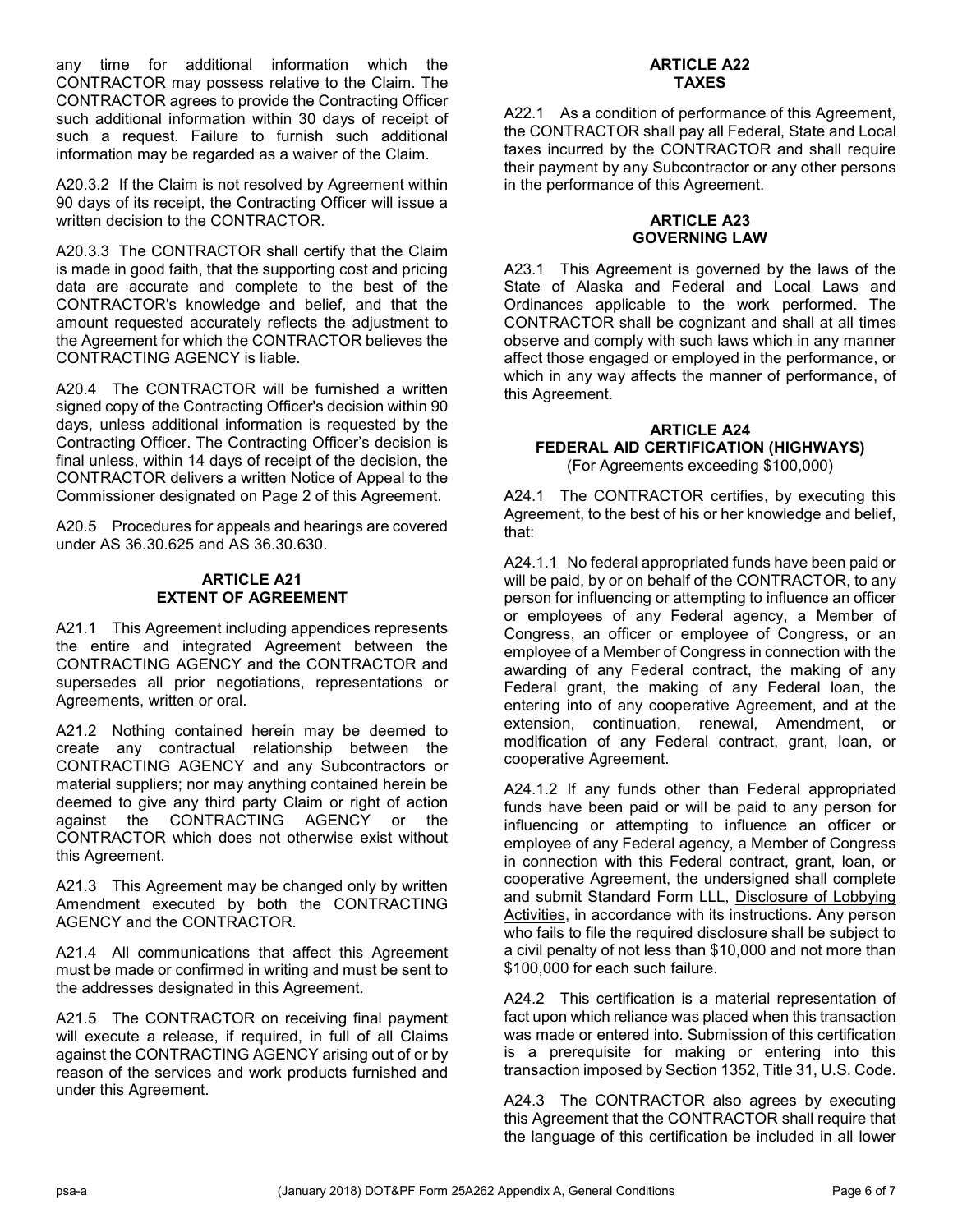tier subcontracts, which exceed \$100,000 and that all such subrecipients shall certify and disclose accordingly.

#### **ARTICLE A25 TRADE RESTRICTIONS**

The CONTRACTOR or Subcontractor, by submission of an offer and/or execution of a contract, certifies that it:

- a. is not owned or controlled by one or more citizens of a foreign country included in the list of countries that discriminate against U.S. firms published by the Office of the United States Trade Representative (USTR);
- b. Has not knowingly entered into any contract or subcontract for this project with a person that is a citizen or national of a foreign country on said list, or is owned or controlled directly or indirectly by one or more citizens or nationals of a foreign country on said list;
- c. Has not procured any product nor subcontracted for the supply of any product for use on the project that is produced in a foreign country on said list.

Unless the restrictions of this clause are waived by the Secretary of Transportation in accordance with 49 CFR 30.17, no contract shall be awarded to a contractor or subcontractor who is unable to certify to the above. If the CONTRACTOR knowingly procures or subcontracts for the supply of any product or service of a foreign country on said list for use on the project, the Federal Aviation Administration may direct through the Sponsor cancellation of the contract at no cost to the Government.

Further, the CONTRACTOR agrees that, if awarded a contract resulting from this solicitation, it will incorporate this provision for certification without modification in each contract and in all lower tier subcontracts. The CONTRACTOR may rely on the certification of a prospective subcontractor unless it has knowledge that the certification is erroneous.

The CONTRACTOR shall provide immediate written notice to the sponsor if the contractor learns that its certification or that of a subcontractor was erroneous when submitted by reason of changed circumstances.

This certification is a material representation of fact upon which reliance was placed when making the award. If it is later determined that the CONTRACTOR or subcontractor knowingly rendered an erroneous certification, the Federal Aviation Administration may direct through the Sponsor cancellation of the contract or subcontract for default at no cost to the Government.

Nothing contained in the foregoing shall be construed to require establishment of a system of records in order to render, in good faith, the certification required by this provision. The knowledge and information of a contractor is not required to exceed that which is normally posed by a prudent person in the ordinary course of business dealings.

This certification concerns a matter within the jurisdiction of an agency of the United States of America and the making of a false, fictitious or fraudulent certification may render the maker subject to prosecution under Title 18, United States Code, Section 1001.

#### **ARTICLE A26 SUSPENSION AND DEBARMENT**

The bidder/offeror certifies, by submission of this proposal or acceptance of this contract, that neither it nor its principals is presently debarred, suspended, proposed for debarment, declared ineligible, or voluntarily excluded from participation in this transaction by any Federal department or agency. It further agrees by submitting this proposal that it will include this clause without modification in all lower tier transactions, solicitations, proposals, contracts, and subcontracts. Where the bidder/offeror/contractor or any lower tier participant is unable to certify to this statement, it shall attach an explanation to this solicitation/ proposal.

#### **ARTICLE A27 ADDITIONAL PROVISIONS**

*(Any deletion or modification of Articles A1 through A26 shall be approved "as to form" by the CONTRACTING AGENCY's legal section, acknowledged in writing, and attached as an Exhibit to this Appendix.)*

A27.1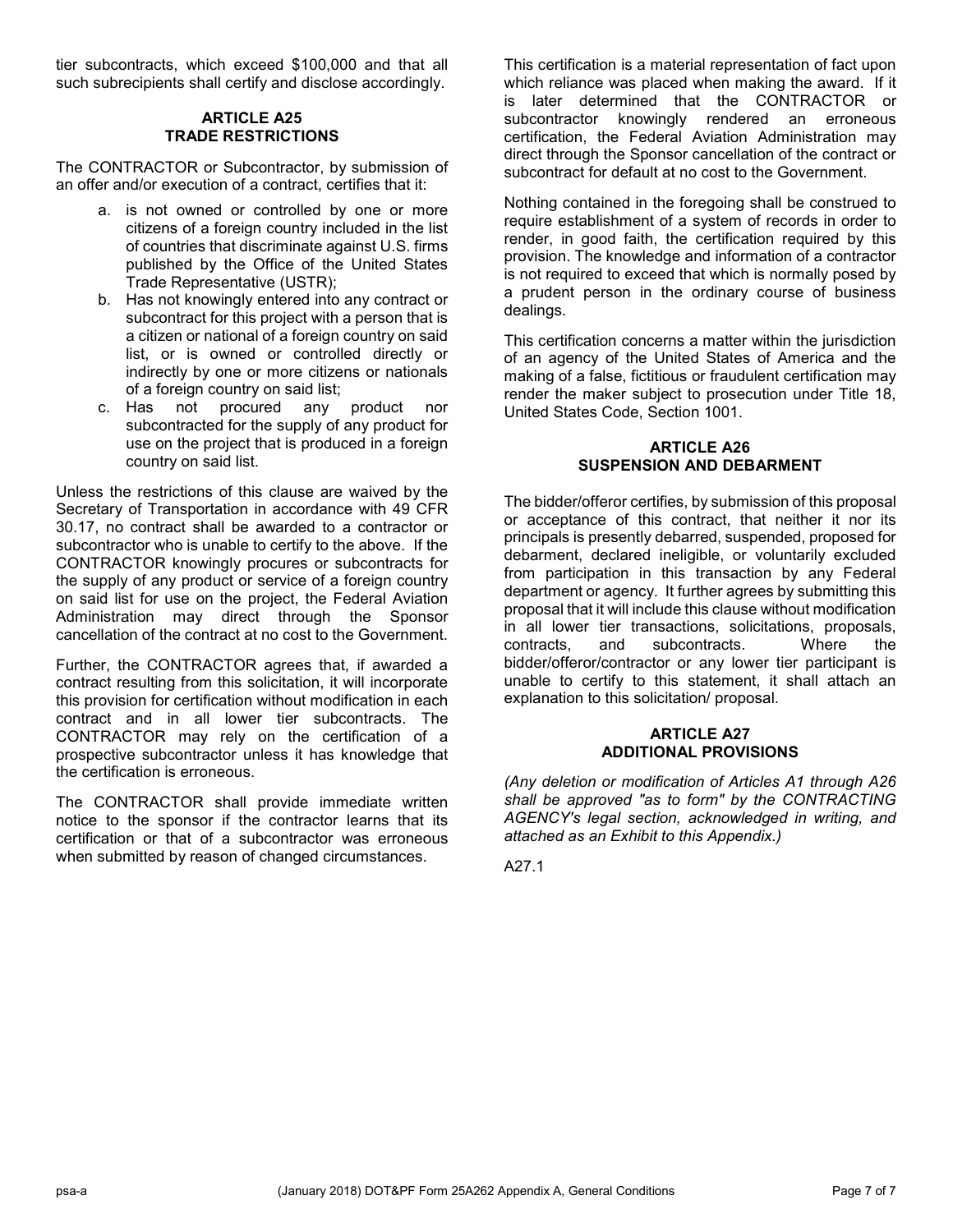### **COMPENSATION APPENDIX C**

C1. Payments will be made on approved invoices submitted for months during which costs are incurred. Except for Fixed Price(s) and Fixed Fees, compensation shall be cost-based on actual costs to the Contractor for providing services. Provisions for Audit are contained in Appendix A.

C2. EXCEPT WHEN PAYMENT IS BY FIXED PRICE, PRIME CONTRACTOR'S LABOR AND ASSOCIATED INDIRECT COST SHALL BE INVOICED TO THE CONTRACTING AGENCY WITHIN 45 DAYS OF PERFORMANCE. SUBCONTRACTORS' LABOR AND ASSOCIATED INDIRECT COST SHALL BE INVOICED TO THE CONTRACTING AGENCY WITHIN 60 DAYS OF PERFORMANCE. ALL OF THE CONTRACTOR'S AND SUBCONTRACTORS' OTHER DIRECT COSTS (EXPENSES) SHALL BE INVOICED TO THE CONTRACTING AGENCY WITHIN 90 DAYS OF BEING INCURRED. *CHARGES SUBMITTED AFTER THE ABOVE STATED TIMES WILL, AT THE CONTRACTING AGENCY'S DISCRETION, NOT BE PAID***.**

C3. Price proposals and Notices-to-Proceed (NTPs) for this Agreement must conform to the Labor Rates, Indirect Cost Rate(s), Unit Prices, Fee/Profit Arrangements, Estimated Costs, and Price Caps contained in the Exhibits attached to this Appendix C.

C4. Payments are limited to the amount(s) cited in each Notice-to-Proceed (NTP) issued for this Agreement. The Contractor expressly has no right to any payment in excess of each NTP amount.

C5. Final payment to the Contractor may be withheld until a Release from Agreement, on a form prescribed by the Contracting Agency, is executed by the Contractor.

C6. Payments for this Agreement and any Amendment, including Costs and Fee, will be adjusted to exclude any significant sums by which the Contracting Agency finds that payments are increased because the cost or pricing data furnished by the Contractor or prospective Contractor is inaccurate, incomplete, or not current on the date of the Agreement or subsequent submittal date of pricing data (AS 36.30.400).

C7. The following terminology and explanations are applicable to this Agreement; any inconsistencies appearing in this Agreement must be resolved in accordance with the terminology in paragraphs C7.1- C7.6 and C8.

C7.1 Direct Costs of Direct Labor – Base salary and/or wages paid to employees charged directly to this Agreement exclusive of Fringe Benefits or other Indirect Costs and Fees (including profit).

IRIS Program No: Federal Project No: Date Prepared:

C7.2 Other Direct Costs ("Expenses") – PRE*-APPROVED* unit priced items, actual costs for specific subcontracts identified in this Agreement, and actual costs for the following:

Transportation (economy rate/air-coach);

Food and lodging (Generally, not to exceed agency per diem rates);

Incidental travel expenses; and

- If not recovered in the Indirect Cost Rate - the following:

Equipment and computer use at *PRE-APPROVED* rates;

Specific materials and supplies; and

Other *PRE-APPROVED* direct expenses.

Each Expense is limited to reasonable costs which do not exceed that which would be incurred by an ordinarily prudent person in the conduct of competent business.

C7.3 Indirect Costs – Allowable expenses that, because of their incurrence for common or joint cost objectives, must be allocated to this Agreement using a specified Indirect Cost Rate. A cost objective is a function, organizational subdivision, contract, project or work unit for which cost data is accumulated under the Contractor's accounting system. Generally, the Contracting Agency requires Indirect Costs to be segregated into the following categories: Fringe Benefits, Overhead (General & Administrative Expenses – including Indirect Labor), and Allocated Home Office Overhead (if applicable).

C7.3.1 Fringe Benefits – Costs for items such as:

Vacation time, holidays and authorized leave; Group and Worker's Compensation Insurance; Deferred Compensation/Retirement plans; Social Security and Unemployment Taxes; and Group Medical plan and Life Insurance Premiums.

C7.3.2 Overhead – Costs for items such as the following, if they are not included in Direct Costs:

Indirect Labor (Supervisory, Administrative, etc., base salary or wages)

Recruiting expenses, travel, food and lodging; Rent, heat, power, light and janitorial services; Office supplies, reproduction costs, communications; Upkeep and depreciation of equipment and computers; Rentals of equipment and computers; and, Business Insurance premiums not billed to clients;

C7.3.3 Allocated Home Office Overhead (if applicable) Costs for management, supervisory, and administrative functions which benefit separate unit operations.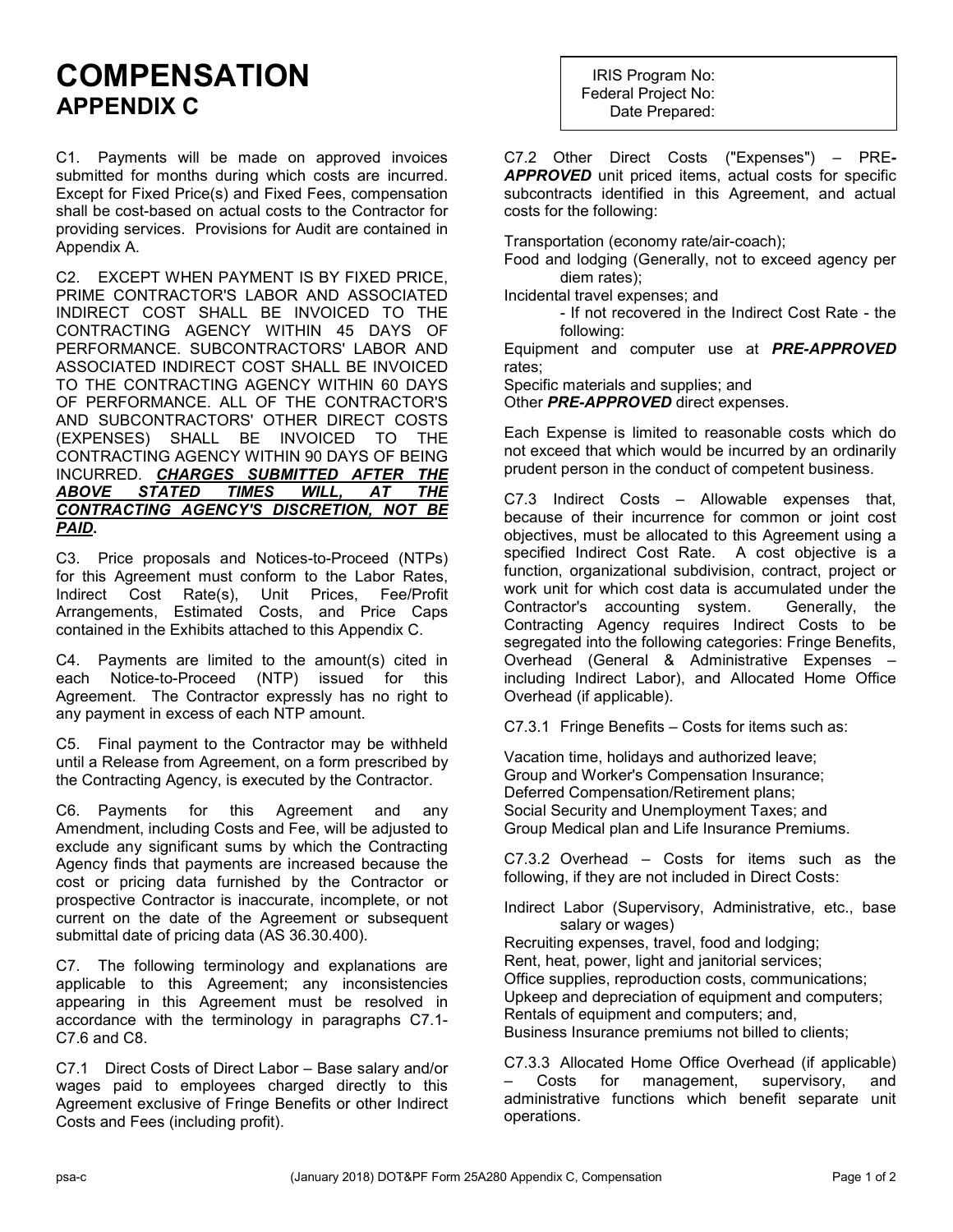C7.3.4 Indirect Cost Rate – An established percentage of incurred expenses for Direct Costs of Direct Labor which is used as a basis of compensation for Indirect Costs. Fees or Profit are not included in the Indirect Cost Rate.

C7.4.1 If this Agreement wholly or partially allocates Indirect Costs on other than a Direct Labor dollar basis, a description of the Indirect Cost pools or service centers used, and the Indirect Cost Rates(s) and base(s), shall be attached in an Exhibit to this Appendix C; otherwise, such an allocation shall not be allowed for this contract.

C7.4.2 Indirect Cost Rates may be fixed or provisional and will be established for the duration of the Agreement, fiscal year, or other time period.

C7.4.3 Provisional Indirect Cost Rates or "Fixed/ Provisional" Rates require a Contracting Agency approved audit of accounting records after each of the Contractor's or Subcontractor's fiscal years during which they perform work under the Agreement.

C7.5 Non-allowable Costs – Payments for the following items and certain other costs defined in 48 CFR Part 31 and related regulations are not allowable. Such costs shall not be included as billable Direct or Indirect Costs or in the calculation of the Indirect Cost Rate.

Interest and other financial costs Contributions and donations Federal income taxes & tax return preparation fees Deferred state income taxes Bad debts Fines and penalties Entertainment, social club memberships, etc. Goodwill Provisions for contingencies Losses on other contracts and related legal fees Legal fees, etc., related to contract claims

C7.6 Fee – Profit plus any costs not allocable to this contract. The amount of Fee may be fixed or variable, depending on the method of payment used. Nonallocable costs shall not be considered by the Contracting Agency when negotiating Fee.

C8. Markup of any costs as compensation for administration, management or handling, etc., is prohibited. Costs of such efforts are included within the elements of Direct Labor and/or Indirect Labor. Compensation for any risk associated with incurring costs is included within Fee (Profit).

C9. The following Exhibits complete this Appendix C (Components of Appendix C – Compensation, shall stand and prevail in the following order: DOT&PF Form 25A280, Exhibit C-1, Exhibit C-2, et al, in the order of their number):

### **Edit the following choices to delete the inappropriate choice and then delete this instruction.**

**Choice #1, for a Fixed Price Contract of any amount or a Cost Reimbursement Contract <\$250k, exhibits shall include the following:**

Exhibit C-1 Method(s) of Payment Exhibit C-2 NTP & Invoice Summary

### *OR*

### **Choice #2, for a Cost Reimbursement Contract >\$250k, exhibits shall include the following:**

- Exhibit C-1 Method(s) of Payment Exhibit C-2 Cost Reimbursement Price Estimate
- Exhibit C-3 Cost Reimbursement NTP & Billing Summary
- Exhibit C-4 Cost Reimbursement Billing Detail Form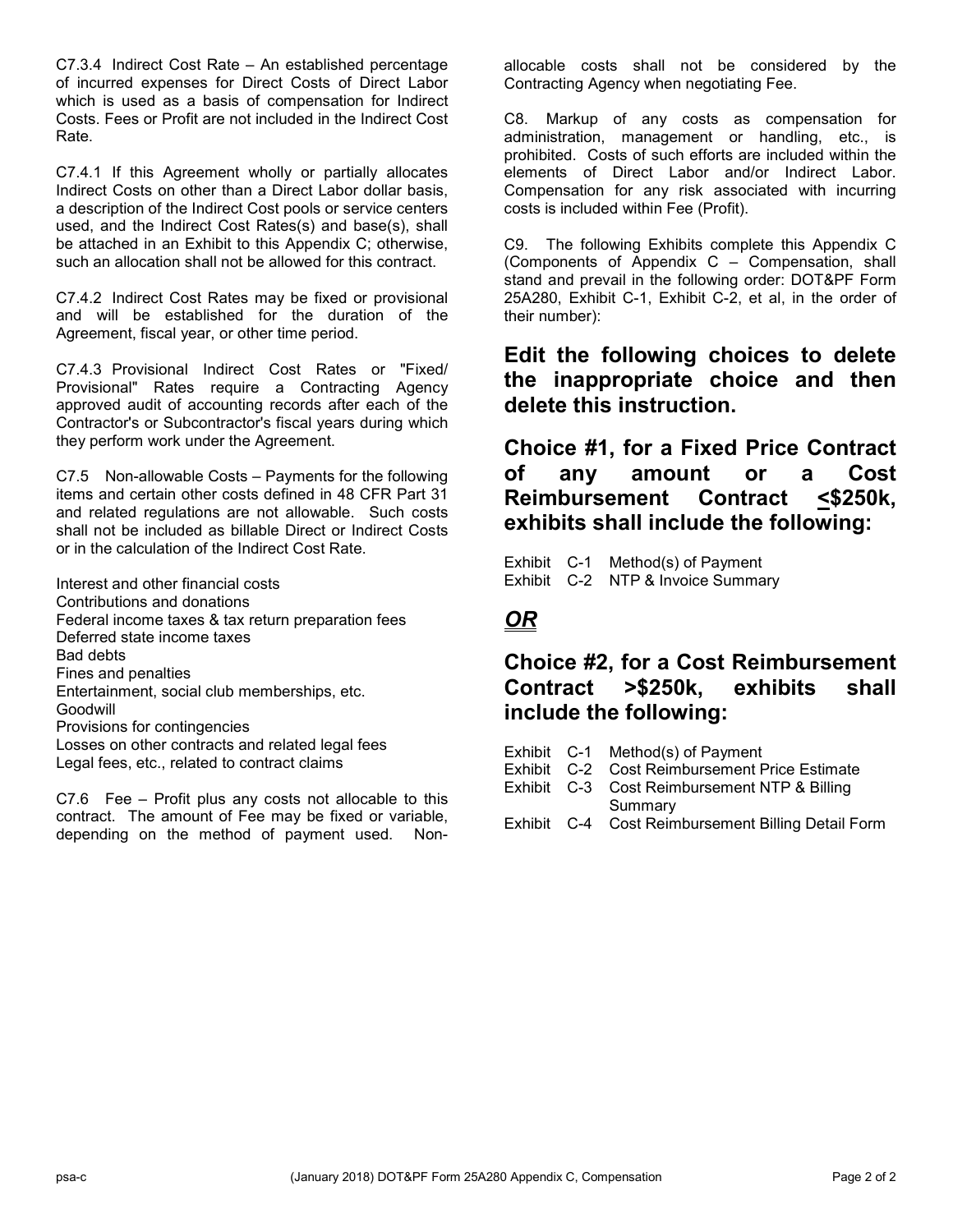### **COMPENSATION APPENDIX C** *EXHIBIT C-1, METHOD(S) OF PAYMENT*

**IRIS Program No: Federal Project No: Date Prepared:**

1. Payments will be made in accordance with Article A7 (Basic Agreement), Articles C1 - C9 (Appendix C), the following, and the applicable discussions of Methods of Payment presented below.

| <b>CONTRACTOR &amp;</b> | SUBCONTRACTOR | METHOD     | <b>ESTIMATED</b> |     | <b>ESTIMATED</b> |
|-------------------------|---------------|------------|------------------|-----|------------------|
| <b>SUBCONTRACTORS</b>   | (FIRM         | OF PAYMENT | COS1             | FEE | PRICE            |

#### Total Agreement Amount:

Note: If a Method of Payment is "Fixed Price", then the amount listed under "Estimated Price" is the Fixed Price.

2. *FIXED PRICE(S)* payments will be a single lump sum payment equal to the Fixed Price upon acceptable completion of this Agreement, or progress payments not to exceed the Fixed Price.

3. *FIXED PRICE(S) PLUS EXPENSES* payments will be as follows:

3.1 Payments of the *FIXED PRICE* will be a single lump sum payment equal to the Fixed Price upon acceptable completion of services, or progress payments not to exceed the Fixed Price(s).

3.2 Payments for Other Direct Costs *(EXPENSES)* will be made for actual substantiated costs not to exceed the total specified amount for expenses that are directly chargeable to and necessary for performance of the services assuming they are not recovered through the Indirect Cost Rate.

4. *COST PLUS FIXED FEE* payments will be made according to the following:

4.1 Payments for *DIRECT COST OF DIRECT LABOR* will be equivalent to the number of hours expended by each job classification multiplied by the applicable Direct Labor Rate. Job Classifications, Labor Hours and Direct Hourly Rates are estimated for this contract. Work shall be performed by the lowest paid qualified personnel. Further, when performing work for which they are over qualified, individuals will charge time at rates equivalent to skill levels commensurate with the work they perform. Contract payments will be based on the actual Direct Labor Rates paid to employees in any direct labor job classification who work on the contract, except that no Direct Hourly Rate shall exceed

**\$ PER HOUR** except for the following individuals whose rates are capped (fixed) as listed below for the duration of this Agreement:

FIRM JOB CLASSIFICATION PERSON'S NAME DIRECT RATE (\$/HR)

4.2 Payments for *INDIRECT COSTS* shall be equivalent to the amounts for Direct Cost of Direct Labor multiplied by the following applicable *INDIRECT COST RATES (IDCR):*

| CONTRACTOR/          |          | <b>IDCR TYPE</b> |
|----------------------|----------|------------------|
| <b>SUBCONTRACTOR</b> | IDCR (%) | (F, F/P, P)      |
|                      |          |                  |

4.2.1 IDCR with "F" is Fixed for the duration of this Agreement.

4.2.2 IDCR with "F/P" is Fixed for the last half of the firm's current fiscal year plus not to exceed six months of its next fiscal year, after which the IDCR becomes a Provisional Rate until an audit is completed and a Fixed IDCR is established for each successive twelve month interval.

4.2.3 IDCR with "P" is Provisional until completion of post performance audit to establish actual incurred rate which is used to establish a final IDCR for the period covered by the audit. Post performance audits may be done after each fiscal year of a multi-year contract or once after completion of the contract. Audit findings and other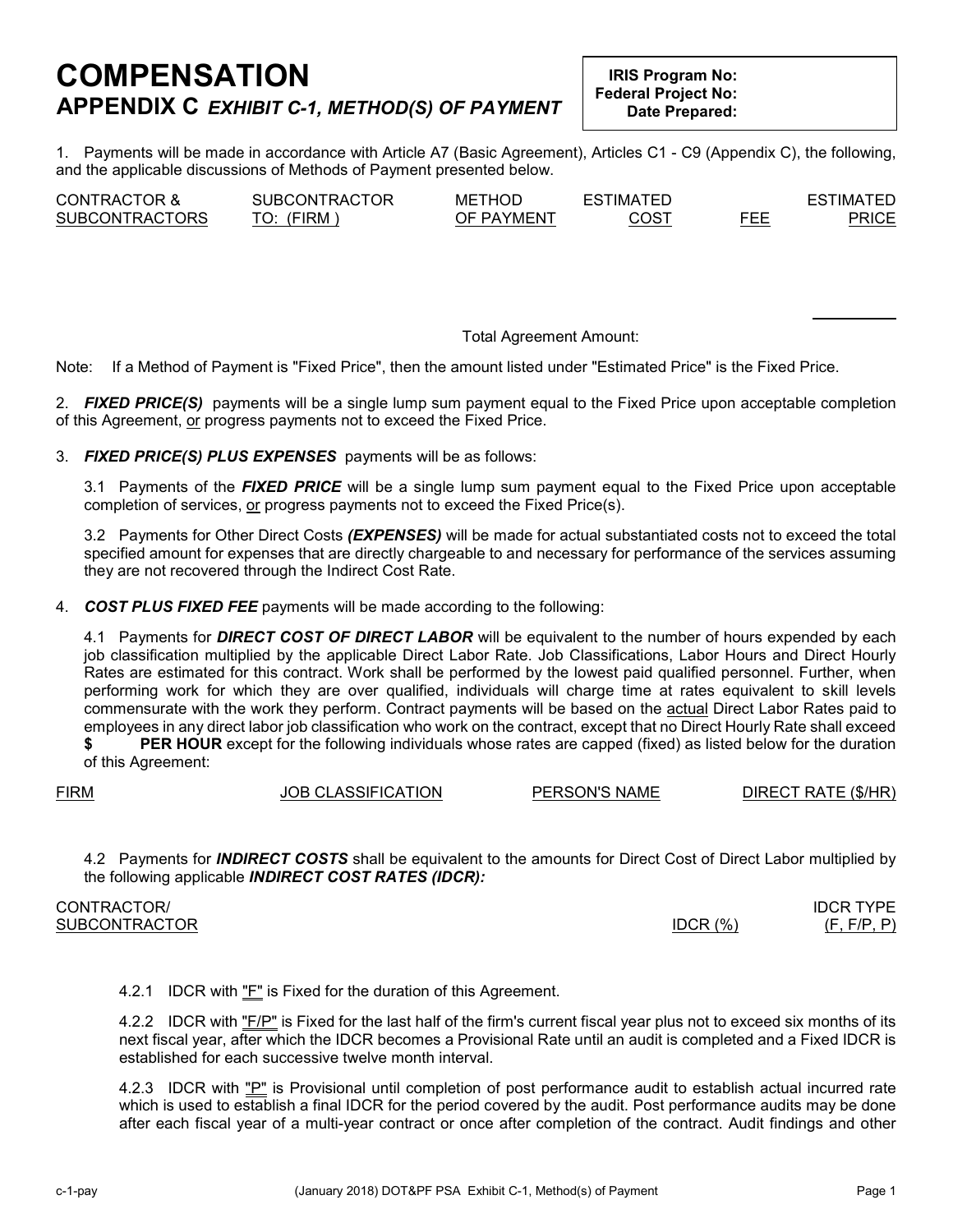rationale will be used to establish a final IDCR that appropriately allocates Indirect Costs to this Agreement for each fiscal year.

4.2.4 Revisions to any IDCR may be implemented only by a contract Amendment. Further, adjustment of any payments made based on Provisional IDCRs will not be done without a contract Amendment that fully explains the amount of the adjustments.

4.3 Payments for *OTHER DIRECT COSTS* (Expenses) will be made for actual substantiated costs which are directly chargeable to and necessary for performance of services assuming they are not recovered through the Indirect Cost Rate. "Markup" of Other Direct Costs is prohibited (reference paragraph C8).

4.4 If not defined elsewhere in this Appendix C, progress payments for a firm's (Contractor or any Subcontractor) *FIXED FEE* will be equivalent to the ratio of the firm's Direct Cost of Direct Labor to date, divided by the firm's total estimated Direct Cost of Direct Labor, multiplied by the total amount of the firm's Fixed Fee. The Fee amount for each firm participating in this Agreement was determined as follows:

#### 5. *TIME AND EXPENSES* payments will be made according to the following:

5.1 Payments for *TIME* will be equivalent to the number of hours expended by each job classification multiplied by the applicable Billing Rate. Work will be performed by personnel with the lowest reasonable skill levels and hourly rates. Further, when performing work for which they are over qualified, individuals will charge time at rates equivalent to skill levels commensurate with the work they perform.

5.1.1 *BILLING RATEs* for persons who work on this contract shall be the sum of the person's actual Direct Labor Rate plus an allowance for Indirect Cost at the then current Agency-approved Indirect Cost Rate for the person's employer (firm) plus a fee (profit) of eight percent (e.g., \$25 + (1.50 x \$25) + (.08 x [\$25+(1.50 x \$25)] = \$67.50); however, this rate shall not exceed **\$ PER HOUR** except for the following individuals whose rates are capped (fixed) as listed below for the duration of this Agreement.

FIRM JOB CLASSIFICATION PERSON'S NAME BILLING RATE (\$/HR)

- 5.1.2 *BILLING RATES* are negotiated hourly labor rates which include compensation for all Costs (Direct Cost of Direct Labor and all Indirect Costs) plus Fee, except for allowable direct Expenses.
- 5.1.3 *Time & Expenses Overtime* shall be calculated at 1.5 times the base labor rate (DL & IDCR) and then the profit factor added.

5.2 Payments for Other Direct Costs *(EXPENSES)* will be made for actual substantiated costs that are directly chargeable to and necessary for performance of services assuming they are not recovered through the Indirect Cost Rate. "Markup" of Expenses is prohibited (reference paragraph C8).

#### 6. *SPECIAL CONSIDERATIONS:*

6.1 Travelers are permitted actual costs, or an allowance, for lodging (as negotiated and detailed below) and an allowance for meal and incidental expenses (M&IE). Refer to AAM 60.250 for policies regarding travel.

6.2 Employees shall be considered in travel status from the time an authorized trip begins until it ends. An authorized trip is a trip approved in accordance with a NTP issued under the contract. The duty station of the employee is the city, town, or village, or within a 50-mile radius thereof, where the employee spends the majority of their working time.

6.3 M&IE allowances shall be limited to the State rate of \$60.00 per day for up to 30 consecutive days. Thereafter, the Long Term Per Diem Rate of \$33.00 per day applies. The duration of the trip must be more than 12 hours in order for the traveler to be eligible for M&IE allowances. Additionally, the traveler will receive 75% of the full allowable daily allowance on the initial date of departure and the final date of return for contract-approved travel, regardless of time of departure/arrival.

6.4 If paying actuals for Lodging, Lodging shall be at the hotel's "government" rate (when applicable) and for single occupancy, not to exceed \$300.00 per day. Lodging receipts are required.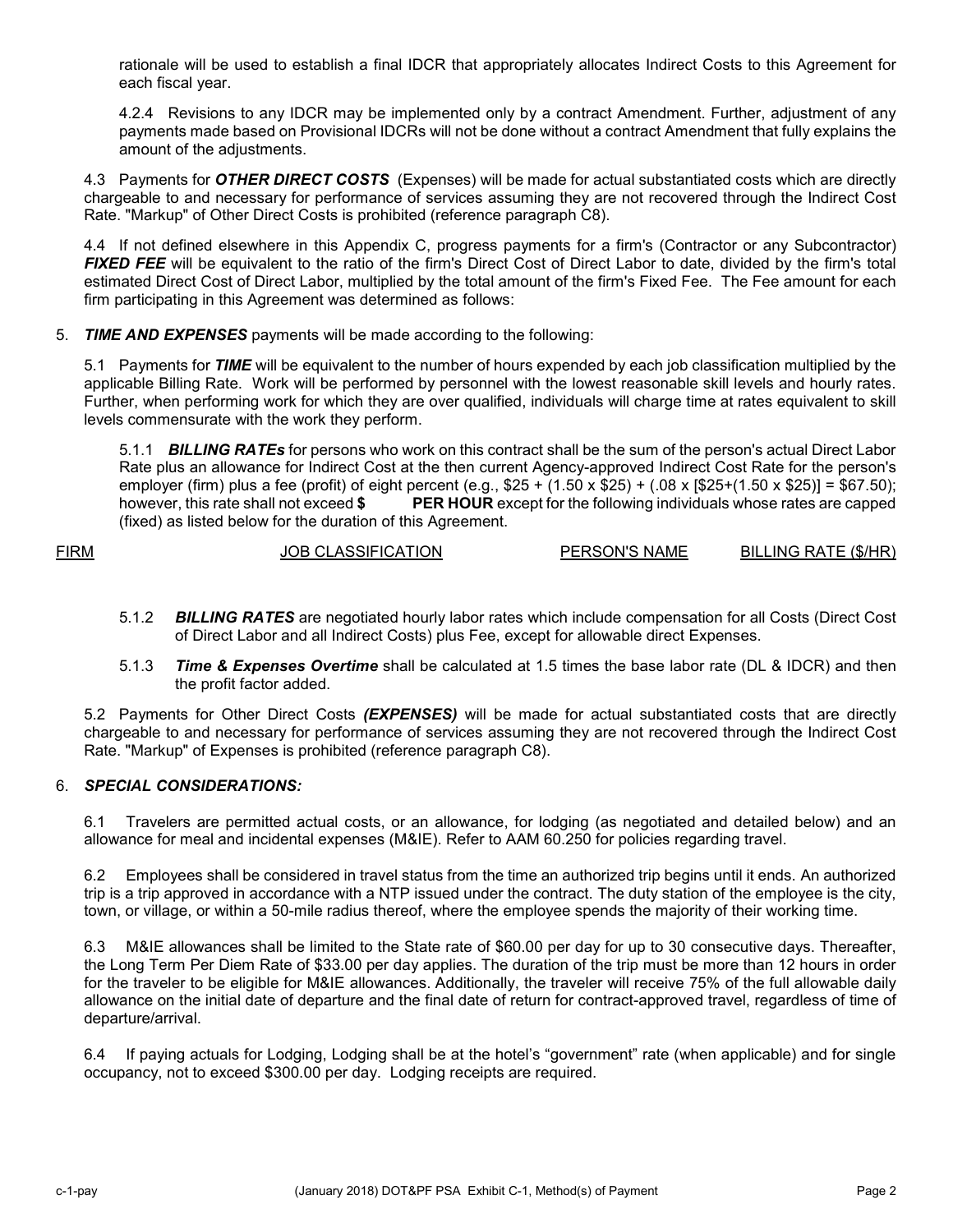### **INDEMNIFICATION AND INSURANCE Appendix D in Professional Services Agreements**

IRIS Program No: Federal Project No: Date Prepared:

CONTRACTOR shall include the provisions of this form in all subcontracts that exceed \$25,000 and shall ensure Subcontractor's compliance with such provisions.

#### **ARTICLE D1 INDEMNIFICATION**

D1.1 The CONTRACTOR shall indemnify, hold harmless, and defend the CONTRACTING AGENCY from and against any claim of, or liability for negligent acts, errors or omissions of the CONTRACTOR under this Agreement. The CONTRACTOR shall not be required to indemnify the CONTRACTING AGENCY for a claim of, or liability for, the independent negligence of the CONTRACTING AGENCY. If there is a claim of, or liability for, the joint negligent error or omission of the CONTRACTOR and the independent negligence of the CONTRACTING AGENCY, the indemnification and hold harmless obligation shall be apportioned on a comparative fault basis. "CONTRACTOR" and "CONTRACTING AGENCY", as used within this article, include the employees, agents and other contractors who are directly responsible, respectively, to each. The term "Independent Negligence" is negligence other than in the CONTRACTING AGENCY's selection, administration, monitoring, or controlling of the CONTRACTOR and in approving or accepting the CONTRACTOR's Work.

D1.2 The CONTRACTOR shall exercise that degree of skill, care and judgment commensurate with the professional standards for the services of a similar nature. When such standards are in dispute, they shall be established by a panel of three qualified, impartial professionals objectively selected and appointed by the Appeals Officer.

D1.3 The CONTRACTOR shall correct, through reperformance at its expense, any services which are deficient or defective because of the CONTRACTOR's failure to perform said services in accordance with professional standards, provided the CONTRACTING AGENCY has notified the CONTRACTOR in writing within a reasonable time, not to exceed 60 days, of the discovery of any such deficiency during the performance of the services and within 12 months of the date of final payment under this Agreement.

#### **ARTICLE D2 INSURANCE**

D2.1 Without limiting the CONTRACTOR's indemnification, it is agreed that CONTRACTOR shall purchase at its own expense and maintain in force at all times for the duration of this Agreement, plus one year following the date of final payment, the following policies of insurance. Where specific limits are shown, it is understood that they shall be the minimum acceptable limits. If the CONTRACTOR's policy contains higher limits, the CONTRACTING AGENCY shall be entitled to coverage to the extent of such higher limits. Certificates of insurance must be furnished to the CONTRACTING AGENCY and incorporated into this Agreement with copies attached to this document. Certificates must provide for the CONTRACTING AGENCY to receive notice of any policy cancellation or reduction per AS 21.36 Sections 210-310. Failure to furnish certificates of insurance or lapse of the policy is a material breach and grounds for termination of the CONTRACTOR's services and may preclude other Agreements between the CONTRACTOR and the CONTRACTING AGENCY.

D2.1.1 Worker's Compensation Insurance: The CONTRACTOR shall provide and maintain, for all employees engaged in work under this Agreement, coverage as required by AS 23.30.045, and; where applicable, any other statutory obligations including but not limited to Federal USL&H and Jones Act requirements. The policy(s) must waive subrogation against the State of Alaska.

D2.1.2 Commercial General Liability Insurance: Such policy shall have *minimum* coverage limits of \$300,000 combined single limit per occurrence, covering all business premises and operations used by the Contractor in the performance of services under this agreement. The policy shall be written on an "occurrence" form and shall not be written as a "claimsmade" form unless specifically reviewed and agreed to by the CONTRACTING AGENCY.

D2.1.3 Comprehensive Automobile Liability Insurance: Such policy shall have *minimum* coverage of \$300,000 combined single limit per occurrence covering all vehicles used by the Contractor in the performance of services under this agreement.

D2.1.4 Professional Liability (E&O) Insurance: Covering all negligent errors or omissions, and negligent acts, which the CONTRACTOR, Subcontractor or anyone directly or indirectly employed by them, make in the performance of this Agreement which result in financial loss to the State of Alaska. Limits required are per the following schedule: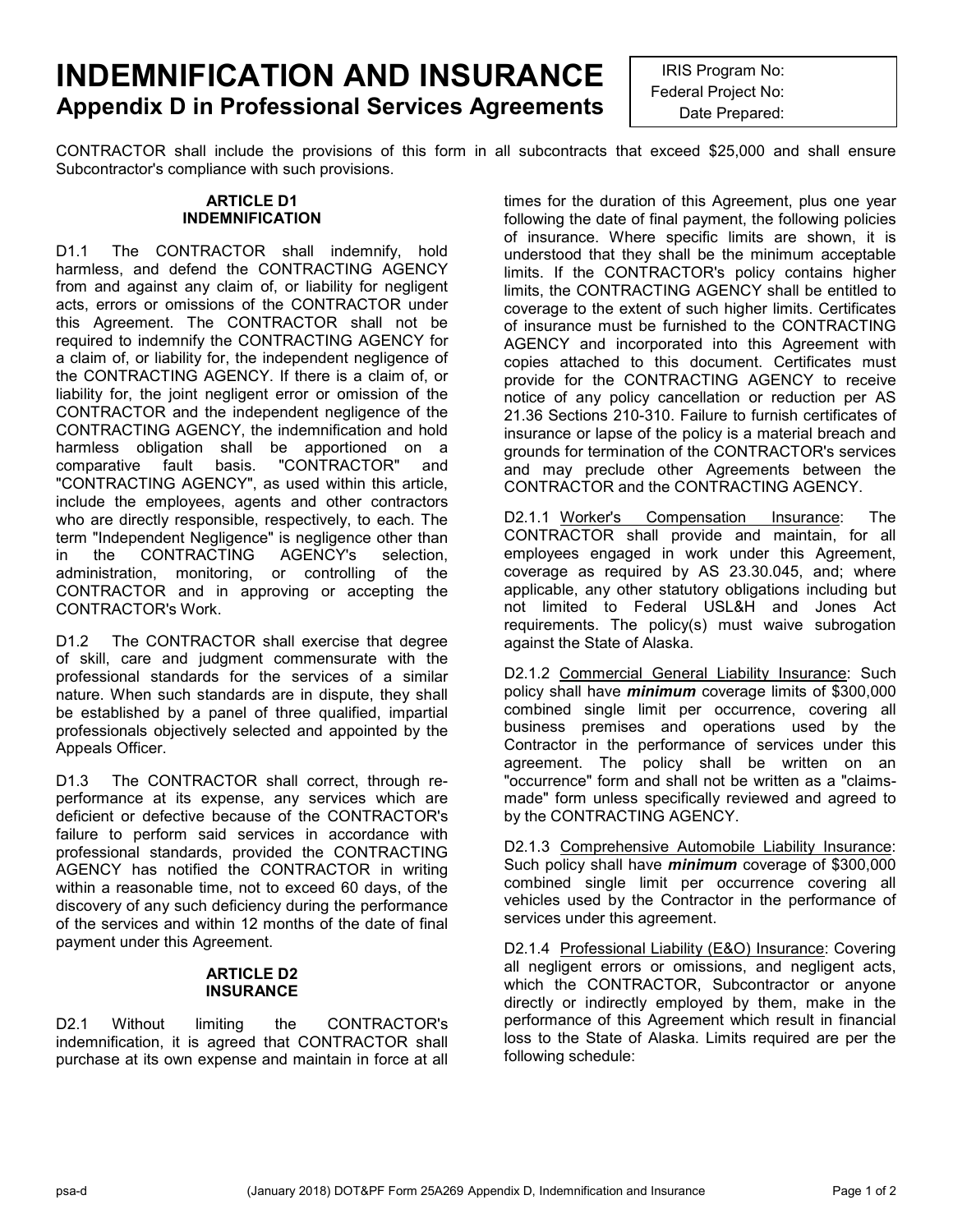#### MINIMUM LIMITS OF E&O INSURANCE

Contract Combined Single Limit, Per<br>
<u>Cocurrence & Annual Aggre</u> Occurrence & Annual Aggregate<br>As Available Under \$25,000<br>\$25,000 to \$100,000 \$300,000 \$25,000 to \$100,000 \$300,000<br>\$100,000 to \$499,999 \$500,000 \$100,000 to \$499,999 \$500,000<br>\$500,000 to \$999,000 \$1,000,000 \$500,000 to \$999,000 \$1,000,000<br>\$1,000,000 and over Negotiable \$1,000,000 and over

|              | D2.1.5 Professional Liability Insurance required for this |
|--------------|-----------------------------------------------------------|
| Agreement is |                                                           |

#### **ARTICLE D3**

#### **MODIFICATION OF INSURANCE REQUIREMENTS**

(Article D3 is completed only when some of the standard insurance coverages are not applicable.)

| <b>CONTRACTOR RELATED MODIFICATIONS</b> |  |                                                                                                                                                                                                                                                                                                                                                                                                                                             |
|-----------------------------------------|--|---------------------------------------------------------------------------------------------------------------------------------------------------------------------------------------------------------------------------------------------------------------------------------------------------------------------------------------------------------------------------------------------------------------------------------------------|
| D <sub>3.1</sub>                        |  | Workers Compensation Insurance is not required because the CONTRACTOR is an Independent<br>Contractor, Sole Proprietor or Self-Employed Person having no employees in any sense of AS 23.30.045.                                                                                                                                                                                                                                            |
| D3.2                                    |  | Comprehensive or Commercial General Liability Insurance is not required because the general public<br>and clients do not have any business access to a place of business or home office maintained by the<br>CONTRACTOR.                                                                                                                                                                                                                    |
| D3.3                                    |  | Comprehensive Automobile Liability Insurance is not required because only public transportation, or a<br>rented passenger vehicle with business use insurance, will be used to accomplish requirements of this<br>Agreement.                                                                                                                                                                                                                |
|                                         |  | PROJECT RELATED MODIFICATIONS FOR E&O COVERAGE                                                                                                                                                                                                                                                                                                                                                                                              |
|                                         |  | When services may apply to fire, life safety or structural aspects and/or wherever the services should<br>safeguard life, limb, health or property, Professional Liability Insurance shall be required.<br>(E&O Coverage may be waived only if it was specifically not required within the solicitation for proposals.)                                                                                                                     |
| D3.4                                    |  | Professional Liability (E&O) Insurance is not required because: 1) the CONTRACTING AGENCY's use of<br>the services or Work products obtained from the CONTRACTOR will not result in significant exposure to any<br>third party claims for loss or damage; and 2), the CONTRACTOR services will not apply to any construction,<br>alteration, demolition, repair or direct use of any highway, airport, harbor, building or other structure. |
| D3.5                                    |  | Professional Liability (E&O) Insurance is not required because this Agreement is for one of the following<br>applicable (checked) services for which E&O coverage is not needed:                                                                                                                                                                                                                                                            |
|                                         |  | Right-of-Way Fee Appraisals<br>Photogrammetric Mapping Services<br>Architectural/Engineering review of Construction Bid Documents wherein design responsibility clearly<br>remains with the designer of record.                                                                                                                                                                                                                             |
|                                         |  | <b>OTHER BASIS FOR MODIFICATIONS</b><br>(Requires written concurrence from Division of Risk Management)                                                                                                                                                                                                                                                                                                                                     |
| D3.6                                    |  | Attached Exhibit D-1 identifies and provides justification for insurance modifications.                                                                                                                                                                                                                                                                                                                                                     |
|                                         |  | Above checked modifications of the insurance requirements specified in Article D2 are hereby approved:                                                                                                                                                                                                                                                                                                                                      |
|                                         |  | <b>CONTRACTING OFFICER</b><br>Signature:<br>Date:<br>Name:<br>Title:                                                                                                                                                                                                                                                                                                                                                                        |